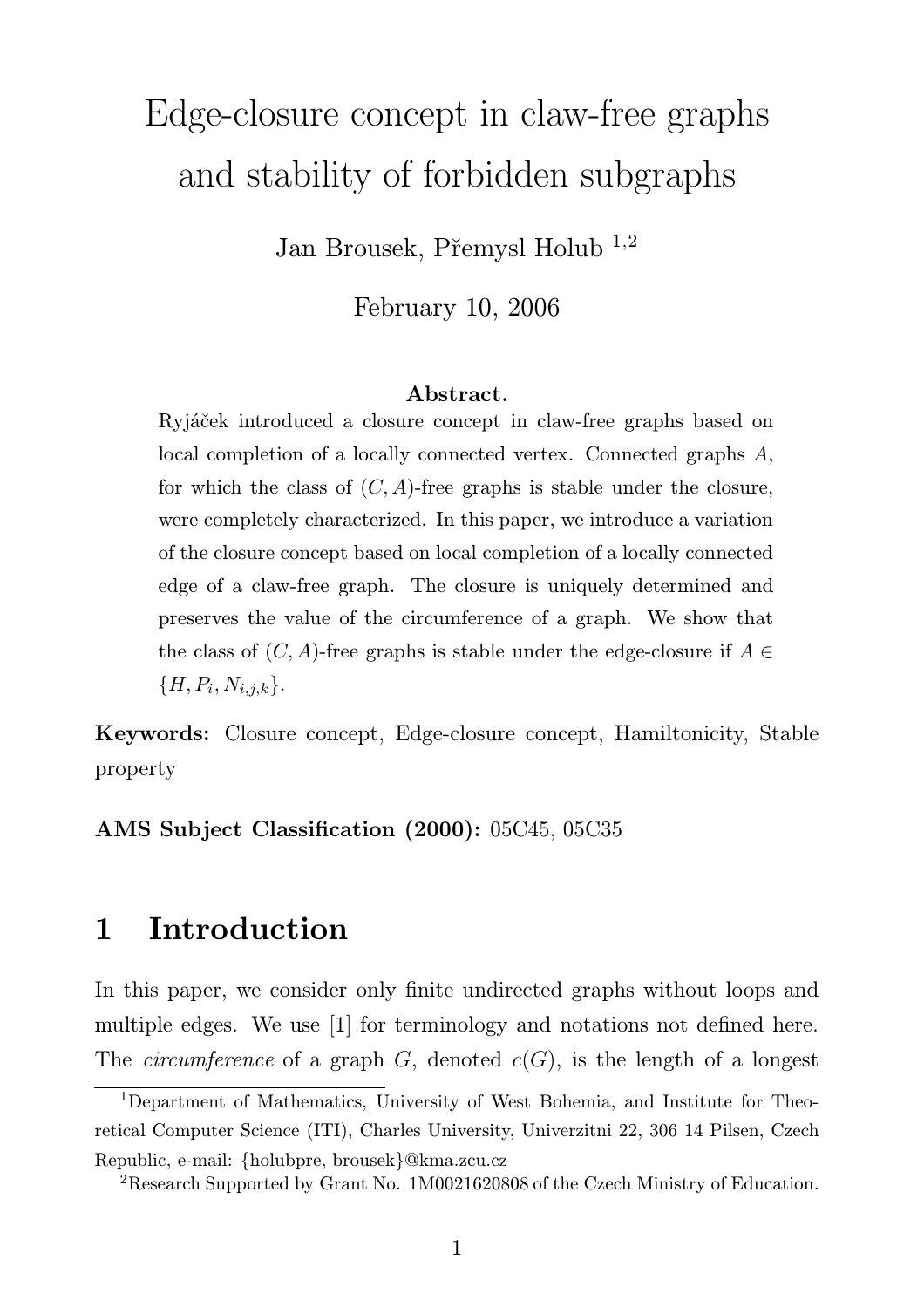cycle in G. A cycle on n vertices is denoted by  $C_n$ . A hamiltonian cycle is a cycle in G on  $|V(G)|$  vertices. A graph G is said to be *hamiltonian*, if  $c(G) = |V(G)|$ . For a nonempty set  $A \subseteq V(G)$ , the induced subgraph on A in G is denoted by  $\langle A \rangle_G$ . The line graph of a graph G is denoted by  $L(G)$ . We denote by  $P_i$  the path on i vertices and we say that the *length* of a path P is the number of edges of P. For any  $A \subset V(G)$ , G-A stands for the graph  $\langle V(G) \setminus A \rangle_G$ . An edge xy is pendant if  $d_G(x) = 1$  or  $d_G(y) = 1$ .

For a connected graph  $H$ , a graph  $G$  is said to be  $H$ -free, if  $G$  does not contain a copy of  $H$  as an induced subgraph; the graph  $H$  will be also referred to in this context as a *forbidden subgraph*. The graph  $K_{1,3}$  will be called the *claw* and in the special case  $H = K_{1,3}$  we say that G is *claw-free*. The list of frequently used forbidden subgraphs is shown in Figure 1.



Figure 1: Frequently used forbidden subgraphs

Let  $x \in V(G)$ . The neighbourhood of x, denoted  $N_G(x)$ , is the set of all vertices adjacent to x. For a nonempty set  $A \subset V(G)$ ,  $N_G(A)$  denotes the set of all vertices of  $G-A$  adjacent to at least one vertex of A, and  $N_G[A] = N_G(A) \cup A$ . For an edge  $xy \in E(G)$  we set  $N_G(xy) = N_G(\lbrace x, y \rbrace)$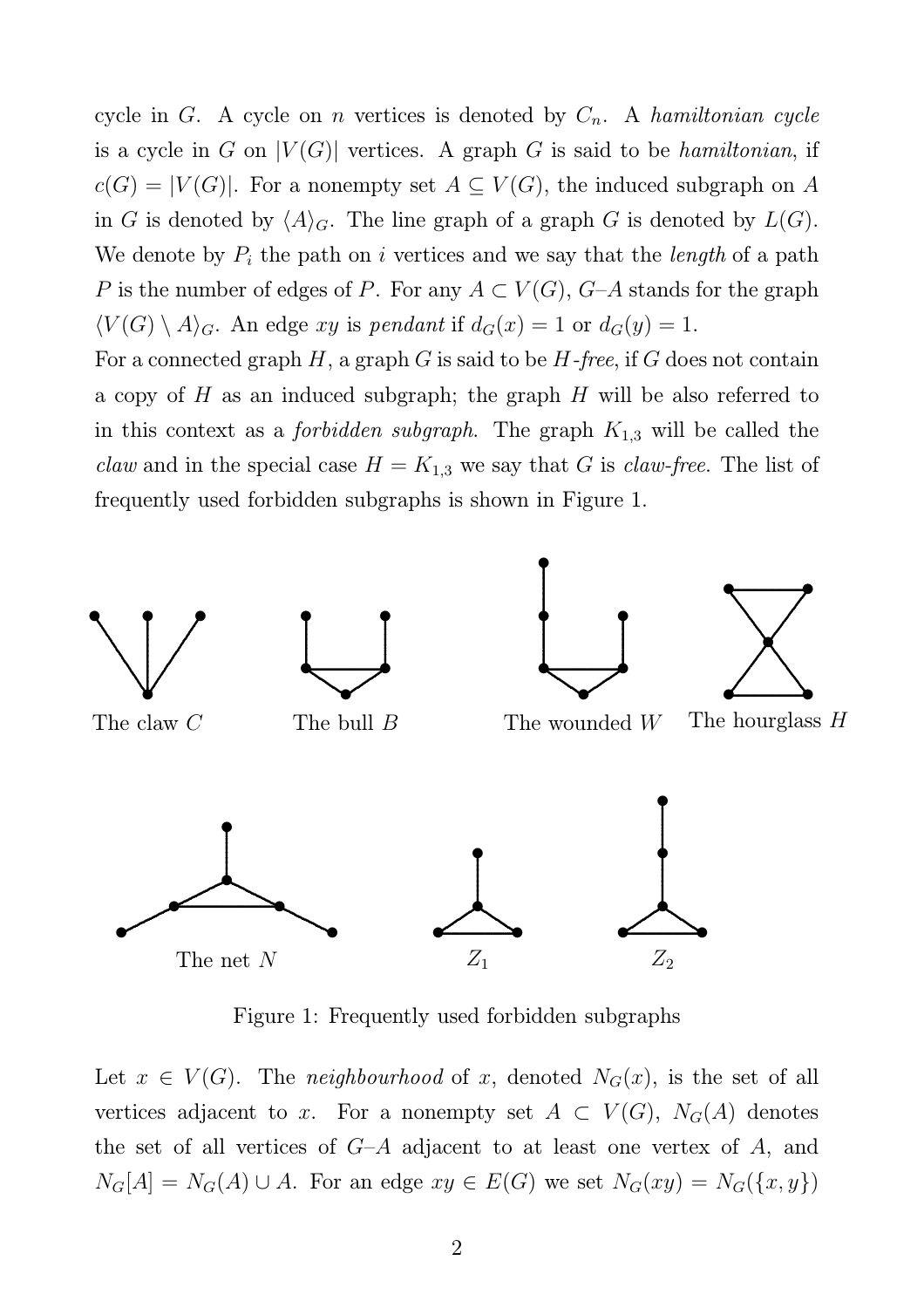and  $N_G[xy] = N_G[\{x, y\}].$  A vertex  $x \in V(G)$  is said to be *locally connected* if  $\langle N_G(x) \rangle$  is connected. A graph G is locally connected if every vertex of G is locally connected. Analogously we define local connectivity of an edge of G. An edge  $xy \in E(G)$  is locally connected if  $\langle N_G(xy) \rangle$  is connected. A graph G is edge-locally connected if every edge of G is locally connected.

For an arbitrary vertex  $x \in V(G)$ , let  $B_x = \{uv | u, v \in N_G(x), uv \notin E(G)\}\$ and  $G_x = (V(G), E(G) \cup B_x)$ . The graph  $G_x$  is called the *local completion* of G at x. A locally connected vertex x with  $B_x \neq \emptyset$  is called *eligible* (in G). We say that a graph F is a *closure* of G, denoted  $F = cl(G)$ , if there is no eligible vertex in F and there is a sequence of graphs  $G_1, \ldots, G_t$  and vertices  $x_1, \ldots, x_{t-1}$  such that  $G_1 = G, G_t = F, x_i$  is an eligible vertex of  $G_i$ and  $G_{i+1} = (G_i)_{x_i}, i = 1, \ldots t-1$  (equivalently,  $cl(G)$ ) is obtained from G by a series of local completions at eligible vertices, as long as this is possible). The following basic result was proved by Ryjáček.

**Theorem A [9].** Let G be a claw-free graph. Then

- (i)  $cl(G)$  is well-defined (i.e., uniquelly determined),
- (ii) there is a triangle-free graph F such that  $cl(G) = L(F)$ ,

(iii) 
$$
c(G) = c(\text{cl}(G))
$$
.

Consequently, if G is claw-free, then so is  $cl(G)$ , and G is hamiltonian if and only if so is  $cl(G)$ . A claw-free graph G, for which  $G = cl(G)$ , will be called closed. As an immediate consequence of Theorem A can be shown the following:

**Theorem B [8].** Let G be a connected locally connected claw-free graph. Then G is hamiltonian.

Let  $\mathcal C$  be a subclass of the class of claw-free graphs. We say that the class C is stable under the closure (or simply stable) if  $cl(G) \in C$  for every  $G \in C$ . Clearly, the class of CA-free graphs is trivially stable if A is not claw-free or if A is not closed. For the proofs of stability of several graph classes we use the following notation. For an induced subgraph  $A$  of  $G$ , we say that  $A$  is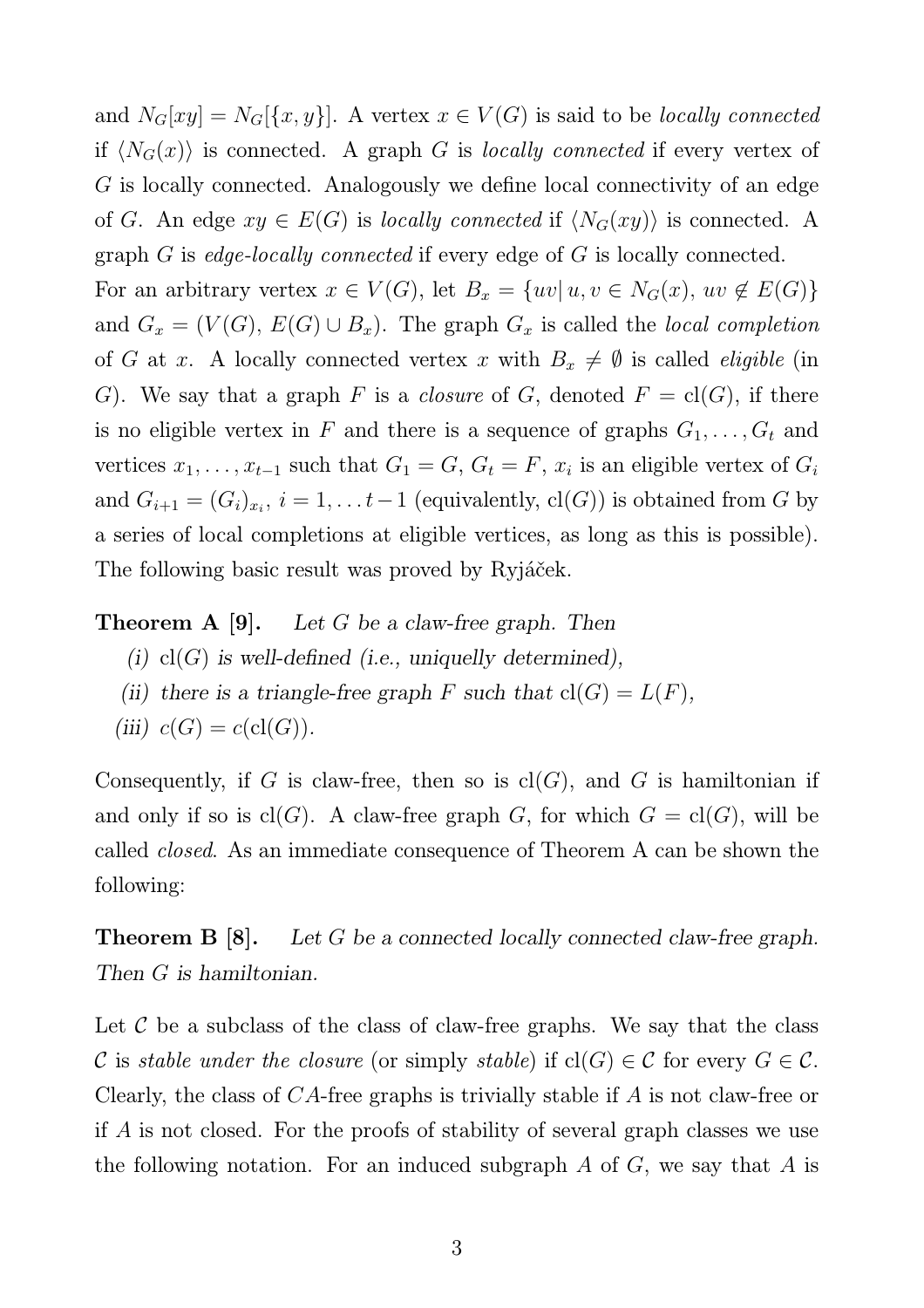permanent induced subgraph of G (or simply permanent), if  $\langle V(A) \rangle_{cl(G)} \simeq A$ . The classes of  $CZ_2$ -free graphs, CB-free graphs and CN-free graphs were extended in [5] as follows. We denote by (see also Fig. 2):

- $Z_i$  $(i \geq 1)$  - the graph which is obtained by identifying a vertex of a triangle with an end vertex of a path of length  $i$
- $B_{i,j}, \quad (i \geq j \geq 1)$  the generalized  $(i, j)$ -bull, i.e. the graph which is obtained by identifying each of some two distinct vertices of a triangle with an end vertex of one of two vertex-disjoint paths of lengths  $i, j$
- $N_{i,j,k}, (i \geq j \geq k \geq 1)$  the generalized  $(i, j, k)$ -net, i.e. the graph which is obtained by identifying each vertex of a triangle with an end vertex of one of three vertex-disjoint paths of lengths  $i, j, k$ .



Figure 2: Generalized subgraphs  $Z_i$ ,  $B_{i,j}$  and  $N_{i,j,k}$ 

Thus,  $B_{1,1} \simeq B$  and  $N_{1,1,1} \simeq N$ . We will always keep the labeling of the vertices of the graphs  $Z_i$ ,  $B_{i,j}$  and  $N_{i,j,k}$  as shown in Fig. 2. Brousek, Ryjáček and Schiermeyer characterized all connected closed claw-

free graphs A for which the CA-free class is stable.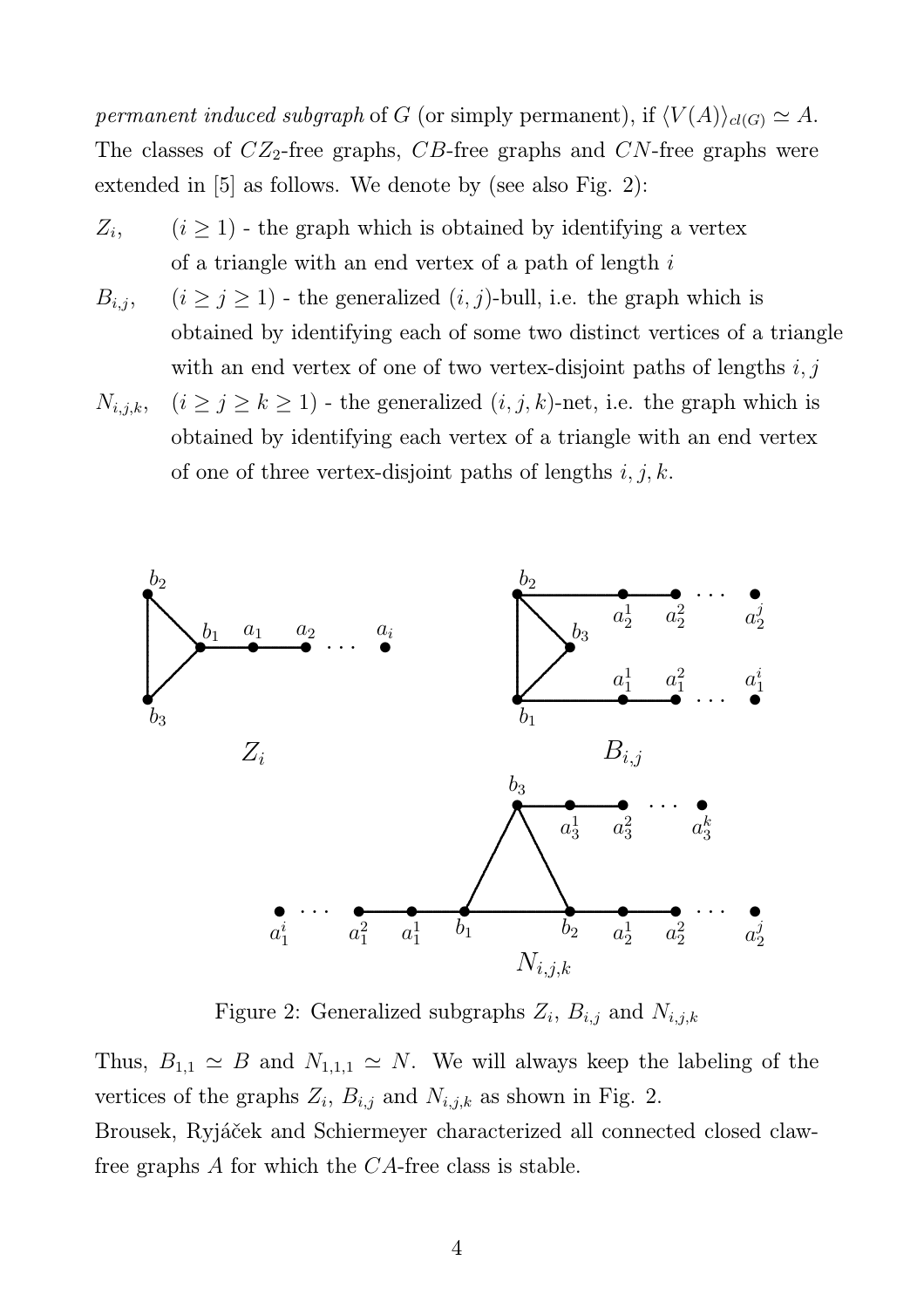**Theorem C** [6]. Let A be a closed connected claw-free graph. Then G being CA-free implies  $cl(G)$  is CA-free if and only if

 $A \in \{H, C_3\} \cup \{P_i | i \geq 3\} \cup \{Z_i | i \geq 1\} \cup \{N_{i,j,k} | i,j,k \geq 1\}.$ 

The importance of the class of C H-free graphs is shown in the following theorem. Note that the hamiltonicity in general 4-connected claw-free graphs is still an open problem introduced by Thomassen [10] and Matthews and Sumner [7]. For more stable classes and stable properties we refer to [4].

**Theorem D** [2]. Every 4-connected C H-free graph is hamiltonian.

Let  $G'$  be a closed claw-free graph. The order of a largest clique in  $G'$ containing an edge e will be denoted by  $\omega_{G'}(e)$ . Let C be an induced cycle in G' of length k. We say that the cycle C is *eligible* in G' if  $4 \leq k \leq 6$ and  $\omega_{G'}(e) = 2$  for at least  $k - 3$  nonconsecutive edges  $e \in E(C)$ . For an eligible cycle C in G' let  $B_C = \{uv | u, v \in N_{G'}[C], uv \notin E(G')\}$ . The graph  $G_C = (V(G'), E(G') \cup B_C)$  is called the C-completion of G' at C. For a claw-free graph G, the graph F is a cycle closure of G, denoted  $F = \text{cl}_C(G)$ , if there is a sequence of graphs  $G_1, \ldots, G_t$  such that

$$
(i) G1 = cl(G),
$$

(ii) 
$$
G_{i+1} = \text{cl}((G_i)_C)
$$
 for some eligible cycle C in  $G_i$ ,  $i = 1, ..., t-1$ ,

(iii)  $G_t = F$  contains no eligible cycle.

Broersma and Ryjáček proved the following:

### **Theorem E** [3]. Let G be a claw-free graph. Then

- (i)  $\text{cl}_C(G)$  is well-defined,
- (ii)  $c(G) = c(\text{cl}_C(G)).$

Consequently, a claw-free graph G is hamiltonian if and only if  $cl_C(G)$  is hamiltonian.

In Section 2 we will prove an analogous result for the edge-closure and, in Section 3, we will show that the classes of  $CH$ -free graphs,  $CP_i$ -free graphs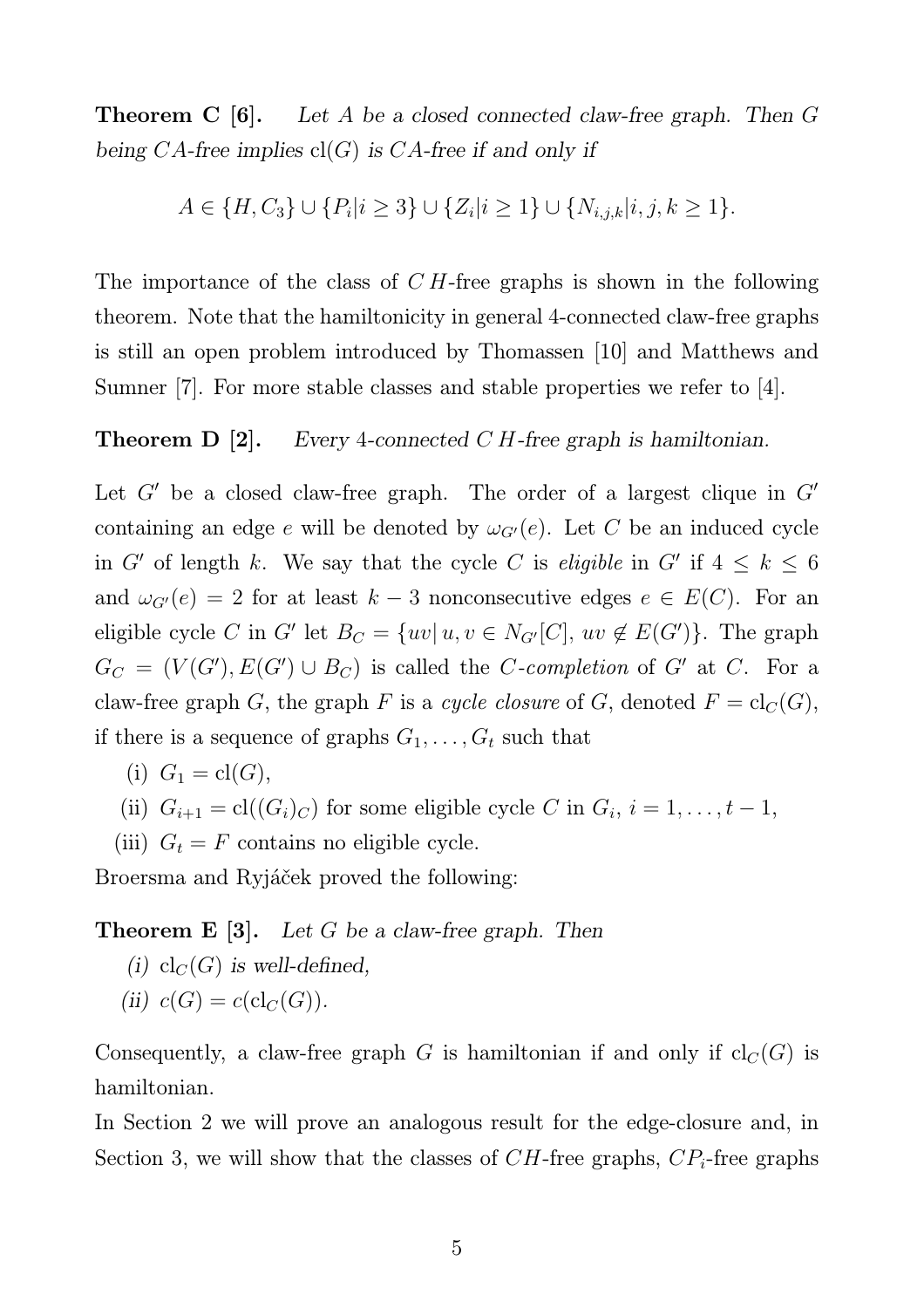and  $CN_{i,j,k}$ -free graphs are stable under the edge-closure for any  $i, j, k \geq 1$ . The class of  $CB_{i,j}$ -free graphs is not stable for any  $i, j \geq 1$ .

## 2 The concept of edge-closure in claw-free graphs

Let G be a claw-free graph and let  $xy \in E(G)$ . Let  $B_{xy} = \{uv | u, v \in E(G)\}$  $N_G[xy]$ ,  $uv \notin E(G)$ . The edge xy is called *eligible* in G if xy is locally connected in  $G, B_{xy} \neq \emptyset$  and  $xy$  is not a pendant edge. Let  $G_{xy} = (V(G), E(G) \cup$  $B_{xy}$ ). The graph  $G_{xy}$  is called the *local completion* of G at xy.

The following lemma shows that the circumference and the claw-freeness of a claw-free graph G are not affected by local completion of G at an eligible edge of G.

**Lemma 1.** Let G be a claw-free graph and let  $xy$  be a locally connected edge of G such that  $\langle N_G[xy] \rangle$  is not complete. Let  $B_{xy} = \{uv | u, v \in$  $N_G[xy]$ ,  $uv \notin E(G)$  and let G' be the graph with  $V(G') = V(G)$  and  $E(G') = E(G) \cup B_{xy}$ . Then

- $(i)$  the graph  $G'$  is claw-free,
- (*ii*)  $c(G) = c(G')$ .

### Proof.

1. Suppose that  $G'$  is not claw-free. Let  $H$  be a claw in  $G'$ . Since  $G$ is claw-free,  $|E(H) \cap B_{xy}| \ge 1$ . Since  $\langle N_G[xy] \rangle$  is a clique,  $|E(H) \cap B_{xy}|$  $B_{xy} \leq 1$ . Let  $\{z, z_1, z_2, z_3\}$  denote the vertex-set of H, where  $zz_1 \in$  $B_{xy}$ . Clearly  $z_2, z_3 \notin N_G[xy]$ , since otherwise  $z_1z_2 \in E(G')$  or  $z_1z_3 \in$  $E(G')$ , a contradiction. If  $z_2z_3 \in E(G)$ , then clearly  $z_2z_3 \in E(G')$ , a contradiction again. Since  $zz_1 \in B_{xy}$ ,  $z \in N_G[xy]$ , and  $xz \in E(G)$  or  $yz \in E(G)$ . But then  $\langle \{z, x, z_2, z_3\} \rangle$  or  $\langle \{z, y, z_2, z_3\} \rangle$  is a claw in G, which is a contradiction. Hence  $G'$  is claw-free.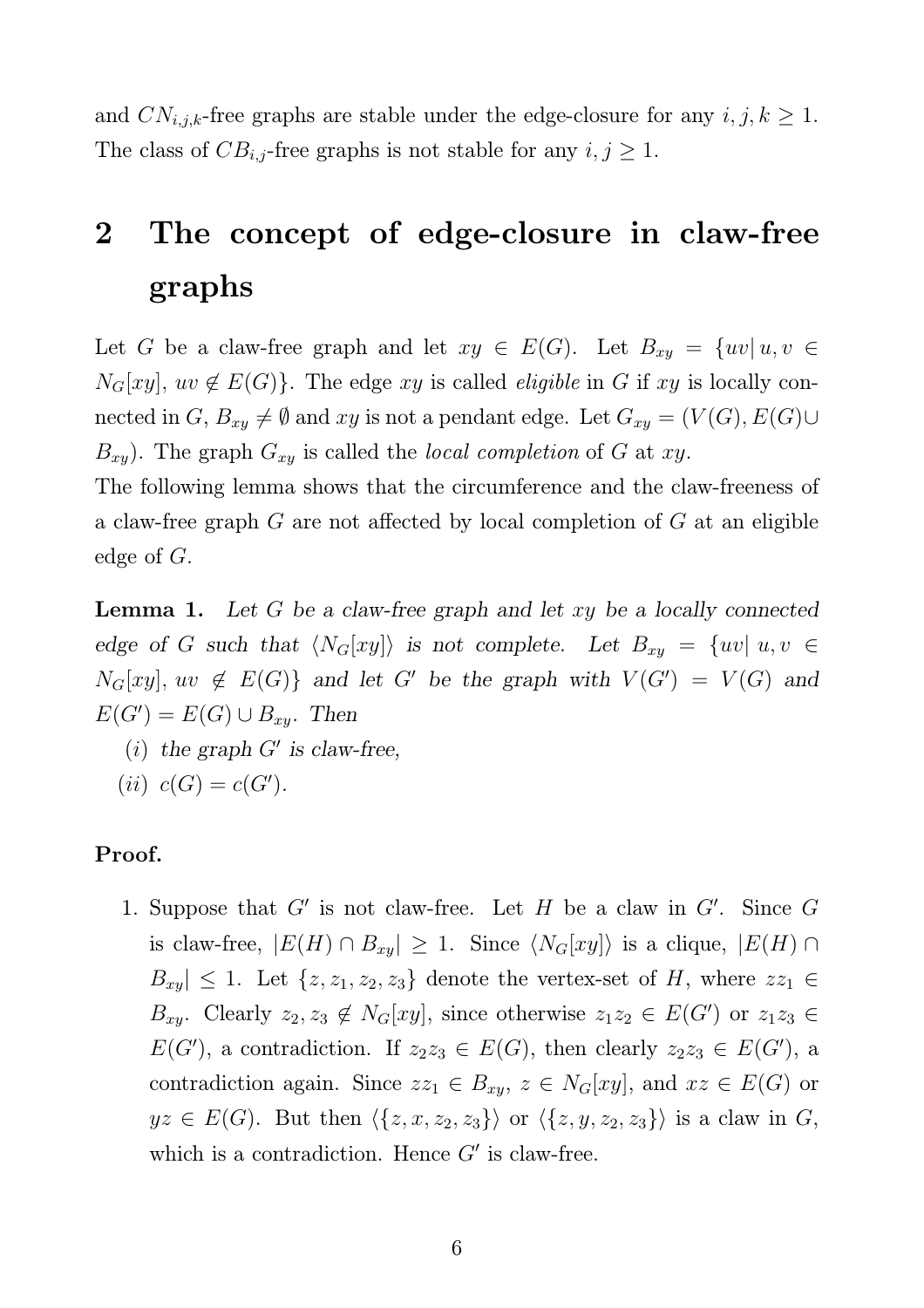- 2. Clearly  $c(G) \leq c(G')$ . Consider a locally connected edge xy with incomplete neighbourhood.
	- Suppose that both vertices  $x, y$  are locally connected in  $G$ . Then, using the Ryjáček's closure [9], we complete  $N_G(x)$ . Let  $G_1$ denote the local completion of G at x. Clearly  $N_G[x] \subset N_{G_1}[y]$ and  $N_{G_1}[y] = N_G[xy]$ . Let  $G_2$  denote the local completion of  $G_1$  at y. Clearly  $N_{G_2}[x] = N_{G_2}[y] = N_G[xy]$  and  $\langle N_{G_2}[xy] \rangle$  is complete. By Theorem A,  $c(G) = c(G_2)$ . Since  $G' = G_2$ , we obtain  $c(G) = c(G')$ .
	- Suppose that x is locally connected in  $G$ , but y not. Let  $G_1$ denote the local completion of  $G$  at  $x$ . Clearly  $xy$  is locally connected in  $G_1$ . Since y is not locally connected in G and G is claw-free, the subgraph  $\langle N_G(y) \rangle$  consists of exactly two cliques. Let  $C_1$  denote the clique of  $\langle N_G[y] \rangle$  such that  $x \in V(C_1)$ , let  $C_2$ denote the other clique of  $\langle N_G(y) \rangle$ . Note that  $V(C_2) \cap N_G(x) =$  $\emptyset$ , since y is not locally connected in G. Since  $x \in N_G(y)$ ,  $N_{G_1}[x] \subset N_{G_1}[y]$ . Since xy is locally connected in G, there is an edge uv in G between  $C_2$  and  $\langle N_G(x)\rangle$ –y, where  $u \in V(C_2)$  and  $v \in N_G(x) \setminus \{y\}.$  Since  $u, v \in N_{G_1}(y)$ , the vertex y is locally connected in  $G_1$ . After local completion of  $G_1$  at y and using the same argument as in the previous case we obtain  $c(G) = c(G')$ . Symmetrically we obtain  $c(G) = c(G')$  if y is locally connected but  $x$  not.
	- Suppose that none of  $x, y$  is locally connected. Since G is clawfree, each of  $\langle N_G(x) \rangle$  and  $\langle N_G(y) \rangle$  consists of exactly two cliques. Let  $C_1$  denote the clique of  $\langle N_G(x) \rangle$  such that  $y \in V(C_1)$ , let  $C_2$ denote the other clique of  $\langle N_G(x) \rangle$ . Let  $D_1$  denote the clique of  $\langle N_G(y) \rangle$  such that  $x \in V(D_1)$ , let  $D_2$  denote the other clique of  $\langle N_G(y)\rangle$ .

Now we show that  $V(C_2) \cap V(D_2) = \emptyset$ . Suppose that  $z \in$  $V(C_2) \cap V(D_2)$ . Hence z is a neighbour of both x and y. But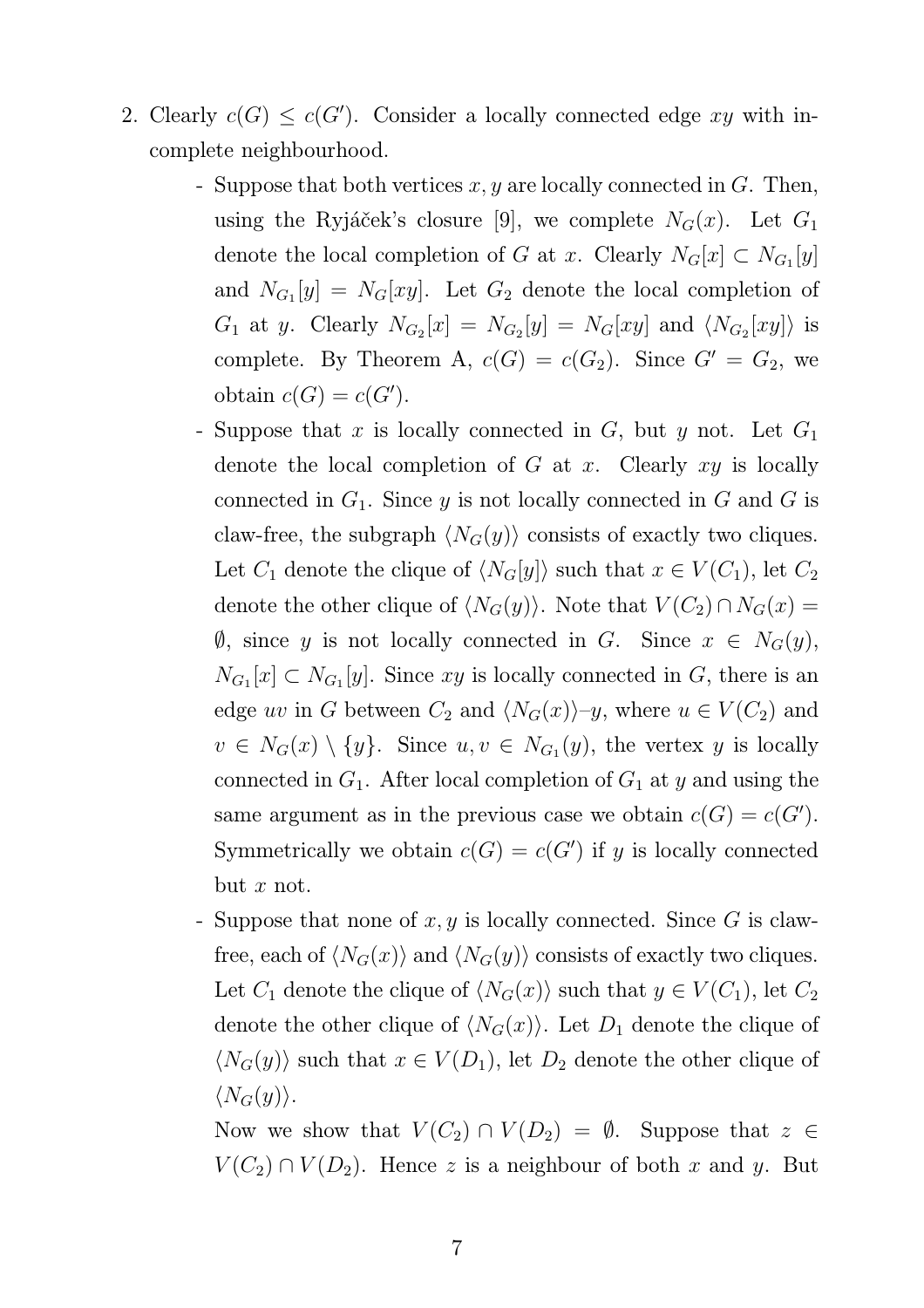the edge  $zy$  is an edge between  $C_1$  and  $C_2$ , which makes the vertex  $x$  locally connected in  $G$ , a contradiction.

Since  $C_1$  is a clique, every vertex in  $V(C_1) \setminus \{y\}$  is adjacent to both x and y, implying  $(V(C_1) \setminus \{y\}) \subset V(D_1)$ . Symmetrically  $(V(D_1) \setminus \{x\}) \subset V(C_1).$ 

Suppose that there is a vertex  $z \in V(G)$  such that  $z \in V(C_1) \cap V(G)$  $V(D_1)$ . Since xy is locally connected, there is an edge between z and a vertex  $c \in (V(C_2) \cup V(D_2))$ . But then x or y is locally connected, a contradiction.

Hence  $V(C_1) = \{y\}$  and  $V(D_1) = \{x\}$ . Clearly  $\omega_G(xy) = 2$ . Since xy is locally connected, there is an edge  $ef$  between  $C_2$ and  $D_2$  such that  $e \in V(C_2)$  and  $f \in V(D_2)$ . Now we consider the cycle  $C = \langle \{x, y, f, e\} \rangle$ . By the definition of an eligible cycle, the cycle  $C$  is eligible in  $G$ . Using the local completion of  $G$  at C we obtain a graph  $G_1$ . Clearly  $G' \subset G_1$ . By Theorem E,  $c(G) = c(G_1)$  and hence  $c(G) = c(G')$ .

 $\Box$ 

Now we define the main concept of this paper. Let  $G$  be a claw-free graph. We say that a graph F is an *edge-closure* of G, denoted  $F = cl'(G)$ , if

- (i) there is a sequence of graphs  $G_1, \ldots, G_t$  and edges  $e_1, \ldots e_{t-1}$  such that  $G_1 = G, G_t = F, e_i$  is an eligible edge in  $G_i$  and  $G_{i+1} = (G_i)_{xy}$ ,  $i = 1, \ldots, t - 1,$
- (ii) there is no eligible edge in  $G_t$ .

Equivalently,  $cl'(G)$  is obtained from G by a series of local completions at eligible edges, as long as this is possible.

**Theorem 1.** Let G be a claw-free graph. Then

- (i) the closure  $cl'(G)$  is well defined,
- (*ii*)  $c(G) = c(cl'(G)).$

### Proof.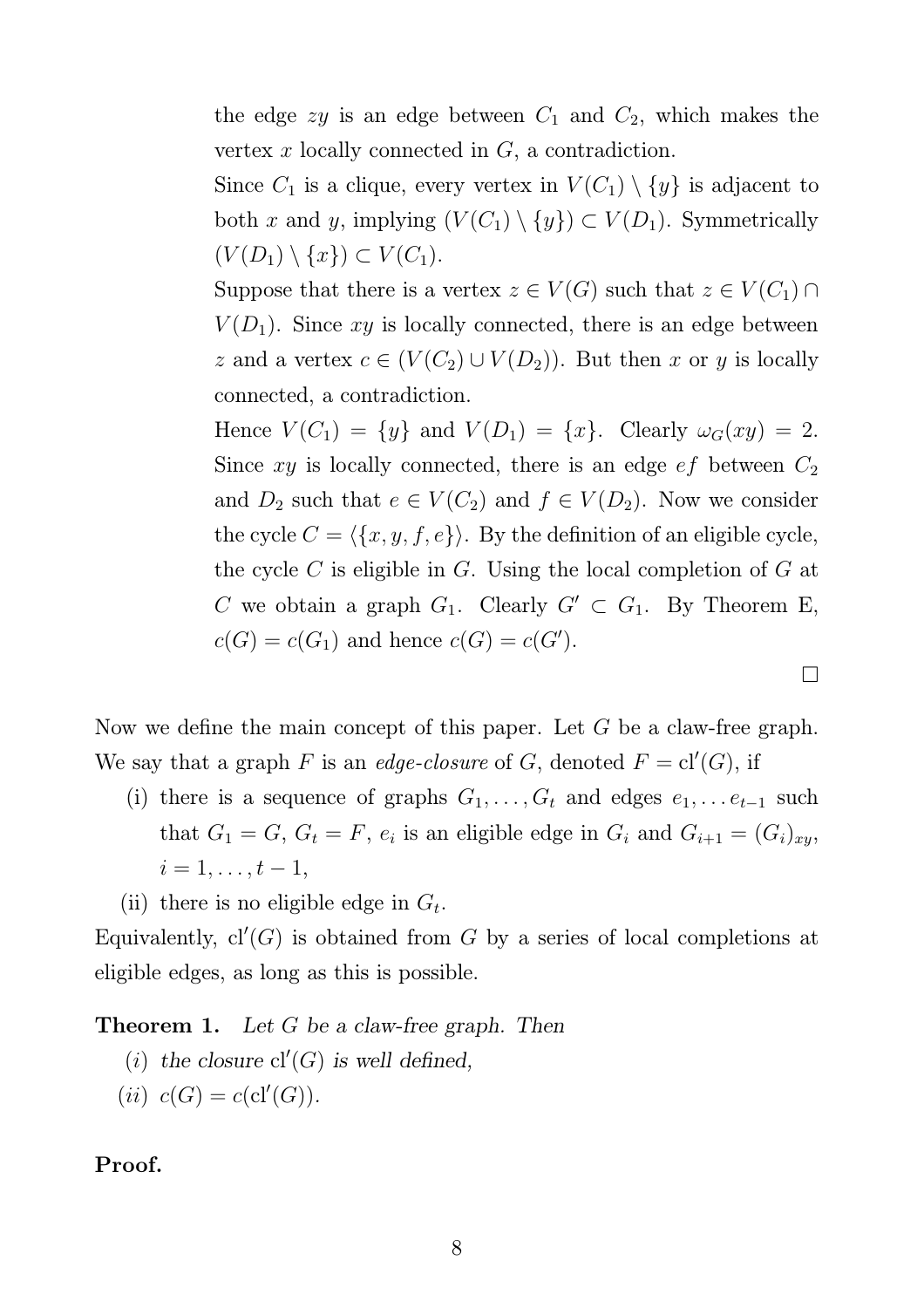- 1. Let  $G_1, G_2$  be two edge-closures of G, suppose that  $E(G_1) \setminus E(G_2) \neq \emptyset$ . Let  $H_1, \ldots, H_t$  be the sequence of graphs that yields  $G_1$ . Let i be the smallest integer for which  $E(H_i)\setminus E(G_2) \neq \emptyset$  and let  $e = uv$  be an edge such that  $e \in E(H_i) \setminus E(G_2)$ . Then, since  $e \in E(H_i)$ ,  $u, v \in N_{H_{i-1}}[xy]$ , where  $xy$  is eligible in  $H_{i-1}$ . But then, since  $E(\langle N_{H_{i-1}}(xy) \rangle) \subset E(H_{i-1}) \subset$  $E(G_2), \langle N_{G_2}(xy) \rangle$  is connected. Hence  $e = uv \in E(G_2)$ , a contradiction
- 2. Immediately by Lemma 1, part  $(ii)$ .

**Corollary 1.** Let G be a claw-free graph. Then G is hamiltonian if and only if  $cl'(G)$  is hamiltonian.

Corollary 2. Let G be a connected edge-locally connected claw-free graph. Then G is hamiltonian.

The following examples show the independence between the closure introduced by Ryjáček in [9] and the edge-closure (i.e., none of the closures can be obtained by using the other one). The graph  $G_1$  shown in Fig. 3 (a) has no eligible vertex (i.e.  $cl(G_1) = G_1$ ) and exactly one eligible edge xy. Using the edge-closure we obtain a complete graph K (i.e.  $cl'(G_1) = K$ ). The class of graphs shown in Fig. 3 (b) contains graphs with no eligible vertices, but  $cl'(G)$  is complete again. Elliptical parts represent cliques of order at least two. Note that in both cases  $\text{cl}(G) = G$ , but  $\text{cl}'(G)$  is complete.

The class of graphs shown in Fig. 4 (a) contains graphs such that each vertex of such graph is eligible, but not every edge of such a graph is eligible. Using the closures on such a graph we obtain that both closures of such a graph are cliques. The graph shown in Fig. 4 (b) has four eligible vertices, no eligible edge, and  $cl(G)$  is a clique. Elliptical part represents a clique of order at least two.

 $\Box$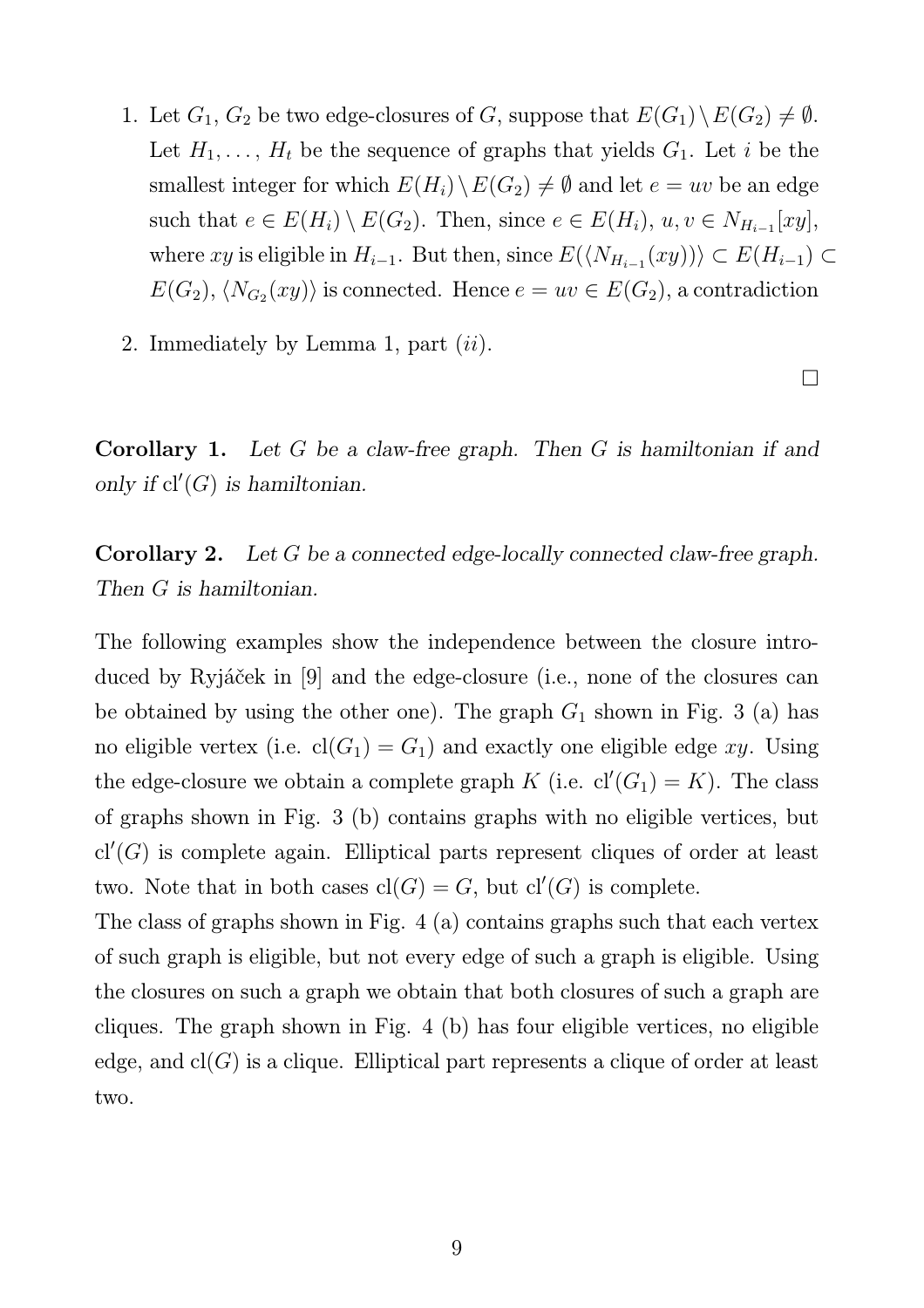

Figure 3: Closed graphs with eligible edges

## 3 Stability of forbidden subgraphs

**Theorem 2.** Let G be a  $CP_i$ -free graph  $(i > 1)$  and let  $xy \in E(G)$  be an eligible edge. Then the graph  $G_{xy}$  is  $CP_i$ -free.

**Proof.** If G is  $CP_i$ -free, then, by Lemma 1,  $G_{xy}$  is claw-free. Suppose that  $H = \langle \{a_1, a_2, \ldots, a_i\} \rangle_{G_{xy}}$  is an induced path in  $G_{xy}$  and let  $B_{xy} = E(G_{xy}) \setminus$  $E(G)$ . Since H is induced in  $G_{xy}$  and G is  $P_i$ -free,  $|E(H) \cap B_{xy}| \geq 1$ . But  $\langle N_G[x, y] \rangle_{G_{xy}}$  is a clique and H is an induced path, hence  $|E(H) \cap B_{xy}| \leq 1$ . Let  $E(H) \cap B_{xy} = a_s a_{s+1}$ , where  $1 \leq s \leq i-1$ . If  $a_t \in N_G[x, y] \cap V(H)$ for some  $t \neq s, s + 1$ , then  $a_t a_s, a_t a_{s+1} \in E(G_{xy})$ , which contradicts the fact that H is an induced path. Hence  $V(H) \cap N_G[x, y] = \{a_s, a_{s+1}\}.$  Consider the following cases:

- Case 1:  $\{x, y\} \in V(H)$ . Then the only possibility (up to symmetry) is that  $i = 2, x = a_1$  and  $y = a_2$  since otherwise H is not an induced path. But  $xy \in E(G)$ , which contradicts the fact that G is  $P_i$ -free.
- Case 2:  $|\{x, y\} \cap V(H)| = 1$ . Up to symmetry we can suppose that  $x \in V(H)$ . Then  $x = a_1$  or  $x = a_i$  since otherwise H is not an induced path in  $G_{xy}$ . Up to symmetry suppose that  $x = a_1$ . Clearly  $a_s = x, a_{s+1} = a_2$ . This yields  $y, a_2, \ldots, a_i$  to be an induced path on i vertices in G. This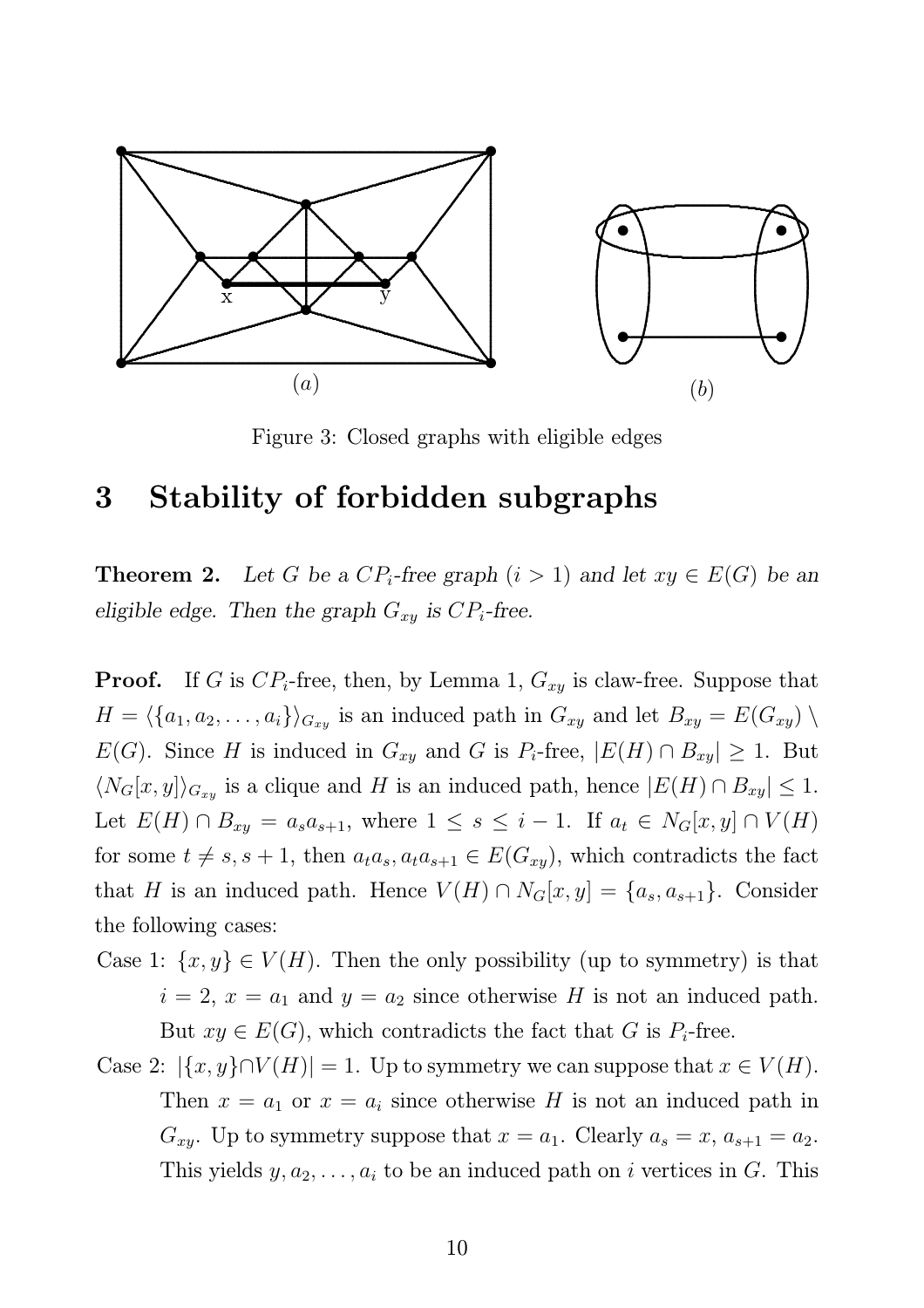

Figure 4: Graphs with complete closure

is a contradiction.

Case 3:  $\{x, y\} \cap V(H) = \emptyset$ . If both vertices  $a_s, a_{s+1}$  have a common neighbour on the edge  $xy$ , say x, then the path  $a_1, \ldots, a_s, x, a_{s+1}, \ldots, a_i$ is an induced path of length  $i$  in  $G$ , a contradiction. Symmetrically we obtain a contradiction if we consider the vertex  $y$  instead of  $x$ . Up to symmetry suppose that  $a_s x \in E(G)$  and  $a_{s+1} y \in E(G)$ . Since  $xa_{s+1} \notin E(G)$  and  $ya_s \notin E(G)$ , the path  $a_1, \ldots, a_s, x, y, a_{s+1}, \ldots, a_i$  is an induced path of length  $i + 1$  in  $G$ , a contradiction.

 $\Box$ 

Note that  $CP_i$ -free graphs for  $i = 1, 2, 3$  are trivial.

**Theorem 3.** Let G be a  $CN_{i,j,k}$ -free graph  $(i \geq j \geq k \geq 1)$  and let  $xy \in E(G)$  be an eligible edge. Then the graph  $G_{xy}$  is  $CN_{i,j,k}$ -free.

**Proof.** If G is  $CN_{i,j,k}$ -free, then, by Lemma 1,  $G_{xy}$  is claw-free. Suppose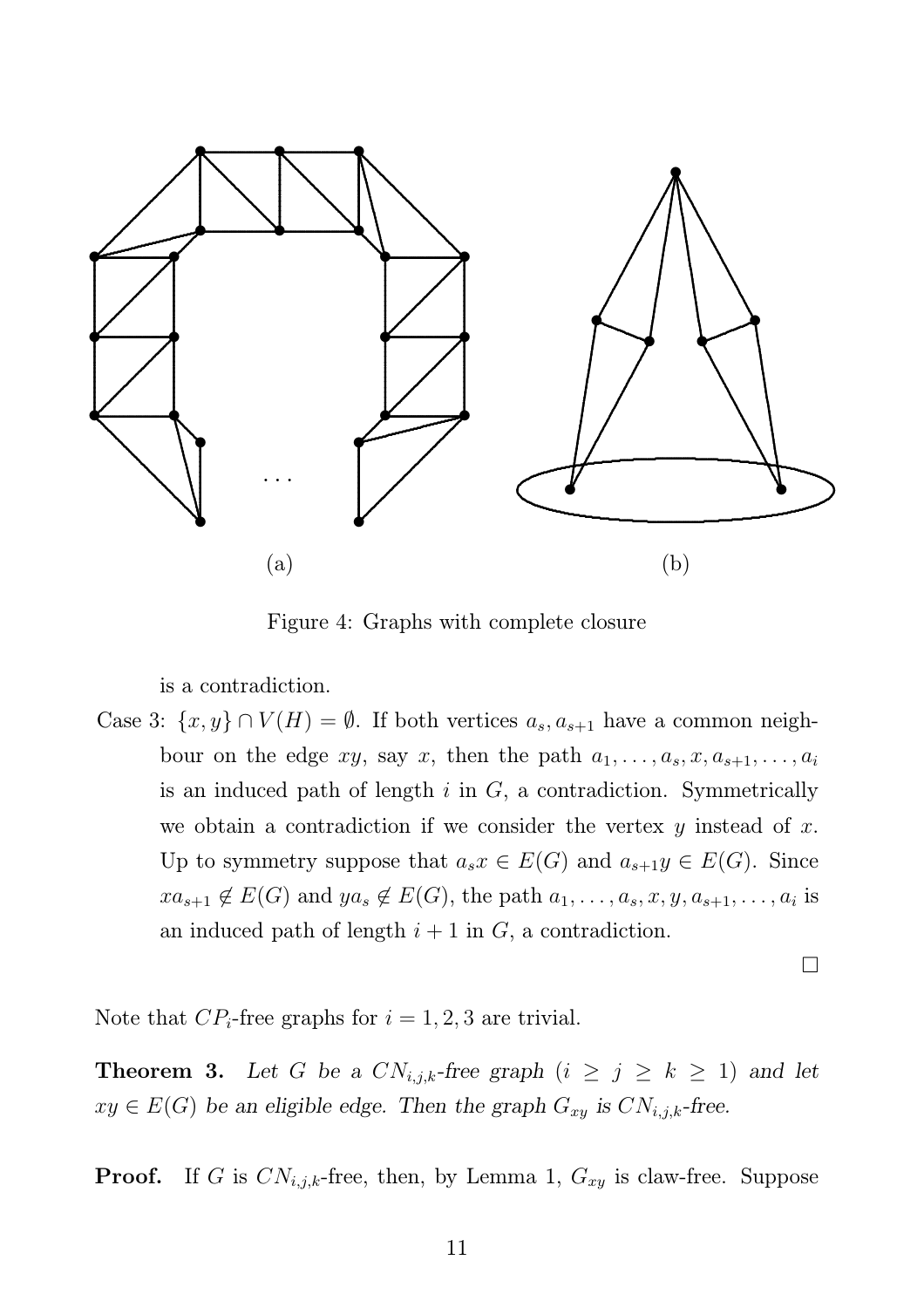that  $H = \langle \{b_1, b_2, b_3, a_1^1, \ldots, a_1^i, a_2^1, \ldots, a_2^i \}$  $\langle a_2^j, a_3^1, \ldots, a_3^k \rangle \rangle_{G_{xy}} \simeq N_{i,j,k}$  and let  $B_{xy} = E(G_{xy}) \setminus E(G)$ . Let  $B_{xy}^H = B_{xy} \cap E(H)$ . Clearly  $|B_{xy}^H| \ge 1$ .

Suppose that  $\{x, y\} \subset V(H)$ . But then, in any case, the subgraph  $\langle N_G[xy] \rangle_{G_{xy}}$ is complete, implying H is not induced in  $G_{xy}$ , a contradiction.

Now suppose that  $|V(H) \cap \{x, y\}| = 1$ . Up to symmetry we can suppose that  $x \in V(H)$  but y not. Clearly  $N_G(xy) \cap V(H) = 1$ , since otherwise H is not induced in  $G_{xy}$ . This implies that  $x \in \{a_1^i\}$  $i_1, a_2^j$  $\{a_2^j, a_3^k\}$ . Up to symmetry suppose that  $x = a_3^k$ <sup>k</sup><sub>3</sub>. Clearly  $|B_{xy}^H| = 1$ , since otherwise H is not induced in  $G_{xy}$ . Suppose first that  $k = 1$ . Then y is adjacent to  $b_3$  and  $B_{xy}^H = \{b_3 a_3^1\}$ , since otherwise H is not induced in  $G_{xy}$ . Then  $\{b_1, b_2, b_3, a_1^1, \ldots, a_1^i, a_2^1, \ldots, a_2^j\}$  $\{2^j,y\}$ induces an  $N_{i,j,k}$  in G, a contradiction. Now we suppose that  $k \geq 2$ . Clearly  $a_3^{k-2}x \notin E(G)$  and  $a_3^k$  $_{3}^{k}y \notin E(G)$ , since otherwise H is not induced in  $G_{xy}$ . Hence  $B_{xy}^H = \{a_3^{k-1}a_3^k\}$  and  $a_3^{k-1}y \in E(G)$ . But then  $\{b_1, b_2, b_3, a_1^1, \ldots a_1^i, a_2^1, \ldots, a_n^i\}$  $\dots, a_2^j$  $a_2^j, a_3^1, \ldots, a_3^{k-1}$  $\{3^{k-1}, y\}$  induces an  $N_{i,j,k}$  in  $G$ , a contradiction.

Hence none of the vertices  $x, y$  belongs to H. Put  $b_1 = a_1^0$  $a_1^0, b_2 = a_2^0 \text{ and } b_3 = a_3^0$ 3 and let  $a_r^s a_t^u \in B_{xy}^H$ . Suppose first that  $s > 0$  or  $u > 0$ . Then clearly  $|B_{xy}^H| = 1$ , since otherwise H is not an induced  $N_{i,j,k}$  in  $G_{xy}$ . Suppose that  $B_{xy}^H = \{a_i^s a_t^u\},\$  $r, t \in \{1, 2, 3\}$  and  $s, u \in \{1, 2, \ldots, i\}$  if  $r, t = 1, s, u \in \{1, 2, \ldots, j\}$  if  $r, t = 2$ , and  $s, u \in \{1, 2, \ldots, k\}$  if  $r, t = 3$ . Clearly  $r = t$  and  $|s - u| = 1$ , since otherwise H is not an induced  $N_{i,j,k}$  in  $G_{xy}$ . Up to symmetry suppose that  $r=3$ and  $u = s + 1$ . If one of the vertices x, y, say x, is adjacent to both vertices  $a_3^s$  $_3^s$  and  $a_3^{s+1}$  $s_3^{s+1}$ , then  $\{b_1, b_2, b_3, a_1^1, \ldots, a_1^i, a_2^1, \ldots, a_2^i\}$  $a_2^j, a_3^1, \ldots, a_3^s, x, a_3^{s+1}, \ldots, a_3^k\},$ or  $\{b_1, b_2, b_3, a_1^1, \ldots, a_1^i, a_2^1, \ldots, a_2^i\}$  $a_2^j, x, a_3^1, \ldots a_3^k$  for  $s = 0$ , induces an  $N_{i,j,k+1}$ in G, a contradiction. Up to symmetry suppose that  $xa_3^s \in E(G)$ ,  $ya_3^{s+1} \in$  $E(G)$ ,  $xa_3^{s+1} \notin E(G)$  and  $ya_3^s \notin E(G)$ . But then  $\{b_1, b_2, b_3, a_1^1, \ldots, a_1^i, a_2^1, \ldots, a_n^i\}$  $\ldots, a_2^j$  $a_2^j, a_3^1, \ldots, a_3^s$  $\{s_3, x, y, a_3^{s+1}, \ldots, a_3^{k}\}, \text{or } \{b_1, b_2, b_3, a_1^{1}, \ldots, a_1^{i}, a_2^{1}, \ldots, a_2^{j}\}$  $a_2^j, x, y, a_3^1,$ ... $a_3^k$  for  $s = 0$ , induces an  $N_{i,j,k+2}$  in G, a contradiction. Hence we have  $s = u = 0$ , i.e.,  $B_{xy}^H \subset \{b_1b_2, b_1b_3, b_2b_3\}$ . Moreover  $xa_r^s, ya_r^s \notin E(G)$ ,  $r =$ 1 and  $s = 1, ..., i, r = 2$  and  $s = 1, ..., j, r = 3$  and  $s = 1, ..., k$  since otherwise H is not an induced  $N_{i,j,k}$ . We consider the following cases.

Case 1:  $|B_{xy}^H| = 1$ . Without loss of generality we can suppose that  $B_{xy}^H =$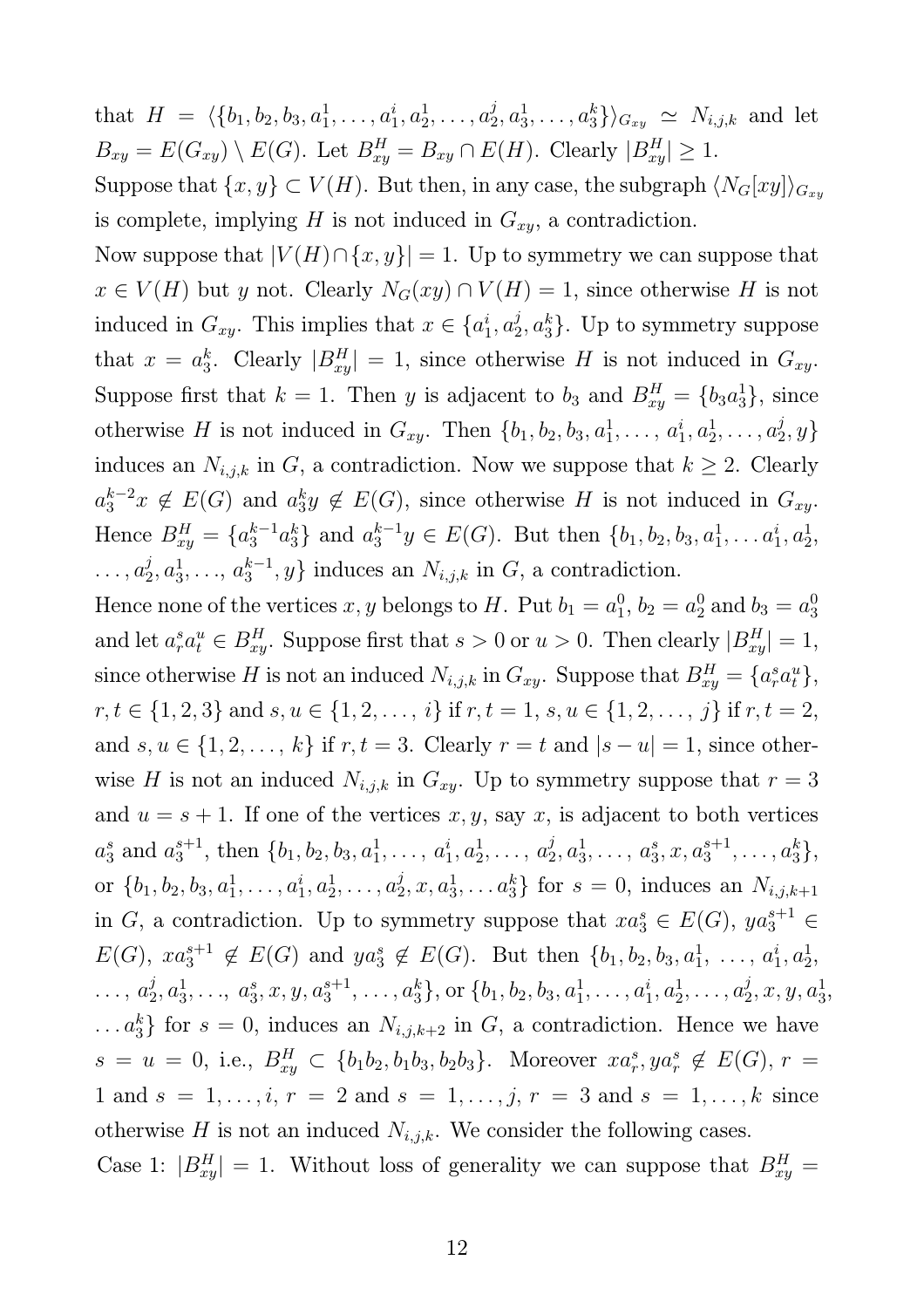$\{b_1b_2\}$ . Then  $\langle \{b_3, b_1, b_2, a_3\} \rangle$  is an induced claw in G, a contradiction. Case 2:  $|B_{xy}^H| = 2$ . Without loss of generality suppose that  $B_{xy}^H = \{b_1b_2, b_1b_3\}$ . Now, up to symmetry, suppose that  $b_2x \in E(G)$ ,  $b_3y \in E(G)$ ,  $b_3x \notin$  $E(G)$ ,  $b_2y \notin E(G)$ . Then  $b_2$  is a center of a claw in G, since otherwise H is not induced in  $G_{xy}$ . Hence one of the vertices x, y, say x, is adjacent to both  $b_2$  and  $b_3$ , since otherwise there is an induced claw. If  $xb_1 \in E(G)$ , then there is an induced subgraph  $H' \simeq N_{i+1,j,k}$  on  $\{x, b_2, b_3, a_1^0, \ldots, a_1^i, a_2^1, \ldots, a_2^j\}$  $a_2^j, a_3^1, \ldots, a_3^k$ . Thus we can suppose that  $yb_1 \in E(G)$  but  $xb_1 \notin E(G)$ . If y is not adjacent to any of  $b_2$ ,  $b_3$ , then there is an induced subgraph  $H' \simeq N_{i+2,j,k}$ on  $\{x, b_2, b_3, y, a_1^0, \ldots, a_1^i, a_2^1, \ldots, a_2^i\}$  $a_2^j, a_3^1, \ldots, a_3^k$  in G. If  $yb_2 \in E(G)$ , then  $yb_3 \in E(G)$  too, since otherwise there is an induced claw on  $\{b_2, b_3, y, a_2^1\}$  in G. But then there is an induced subgraph  $H' \simeq$  $N_{i+1,j,k}$  on  $\{y, b_2, b_3, b_1, a_1^1, \ldots, a_1^i, a_2^1, \ldots, a_2^j\}$  $a_2^j, a_3^1, \ldots, a_3^k$  in G. Hence we obtain a contradiction.

Case 3:  $B_{xy}^H = \{b_1b_2, b_1b_3, b_2b_3\}$ . None of the end vertices of xy is adjacent to every vertex  $b_i$ ,  $i = 1, 2, 3$ , since otherwise there is an induced claw in G. Let  $B = \{b_1, b_2, b_3\}$ . Let x be the end vertex of xy such that  $|N_G(x) \cap B| \geq |N_G(y) \cap B|$ . Since  $B \subset N_G(x, y)$  and  $|B| = 3$ , x has exactly two neighbours in B. If y is adjacent to only one vertex of  $B$ , then  $x$  is a center of a claw in  $G$ , a contradiction. Thus both vertices  $x, y$  have exactly two neighbours in  $B$ , moreover they have exactly one common neighbour in B, since  $B \subset N_G(x, y)$ . Without loss of generality suppose that  $xb_1, xb_2, yb_2, yb_3 \in E(G)$ . This yields that there is an induced subgraph  $H' \simeq N_{i+1,j+1,k}$  on  $\{x, b_2, y, b_1, a_1^1, \ldots, a_1^i, a_2^1, \ldots, a_2^i\}$  $\{a_2, b_3, a_3^1, \ldots, a_3^k\}$  in  $G$ , a contradiction again.

 $\Box$ 

**Theorem 4.** The classes of  $CB_{i,j}$ -free graphs are not stable under the edge-closure for any  $i, j, i \geq j \geq 1$ .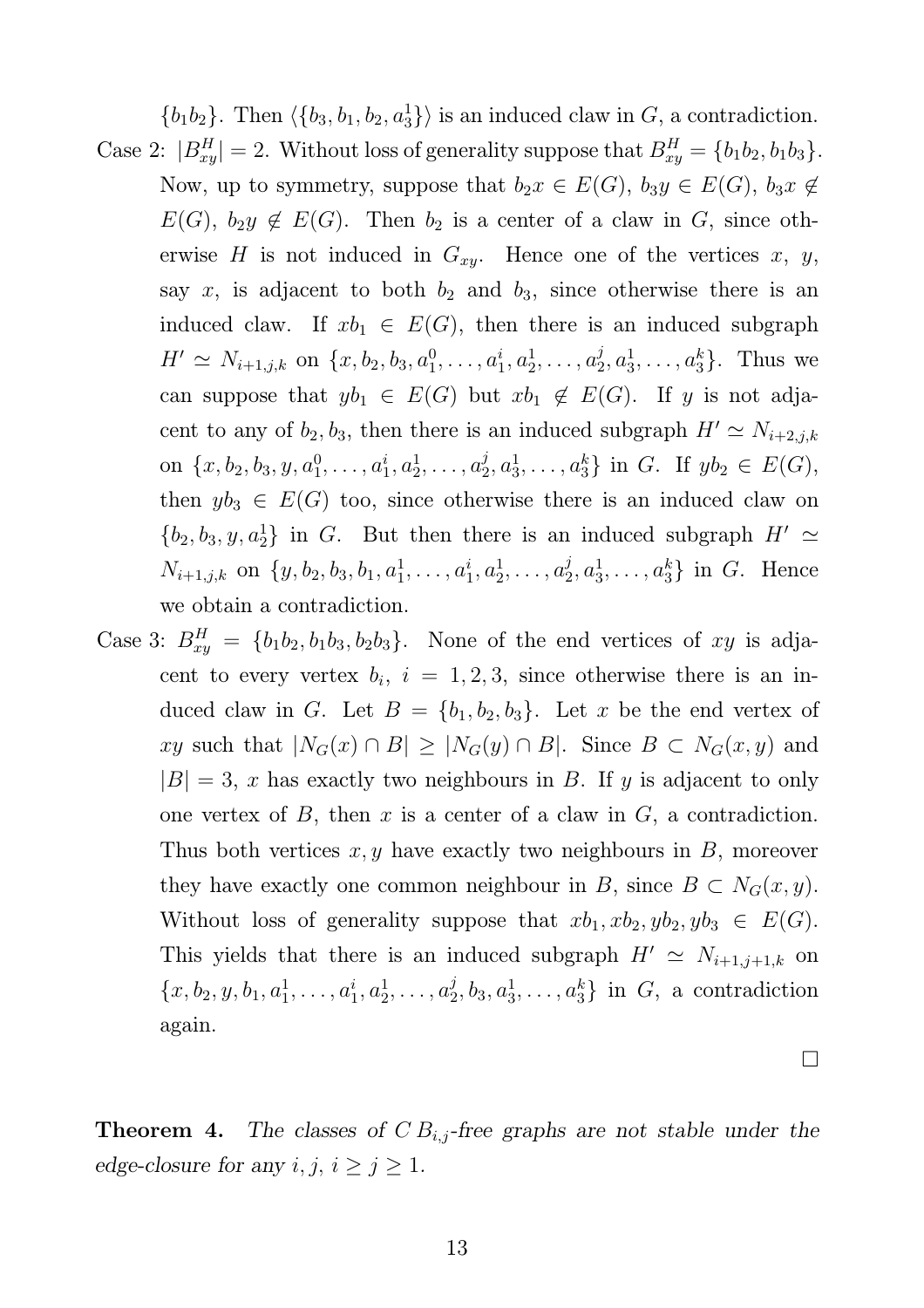

Figure 5: Class of  $C, B_{i,j}$ -free graphs is not stable under the edge-closure

**Proof.** Let  $i, j \geq 1$ ,  $i \geq j$  and let G be the graph obtained by identifying each of a pair of nonadjacent vertices of  $K_5 - e$  with one end vertex of a path P of length at least  $i + j + 2$ . Let xy be an eligible edge of G (for  $i = j = 2$ ) see Fig. 5). Then G is  $CB_{i,j}$ -free while  $G_{xy} = \text{cl}'(G)$  contains an induced subgraph isomorphic to  $B_{i,j}$ .

As an immediate consequence of Theorems 2 and 3 we obtain the following theorem

**Theorem 5.** The classes of  $CP_i$ -free graphs and  $CN_{i,j,k}$ -free graphs are stable under the edge-closure for any  $i \ge j \ge k \ge 1$ .



Figure 6: A graph G which is  $Z_i$ -free while  $G_{xy}$  contains an induced  $Z_i$ ,  $i \geq 3$ 

Consider the graph G shown in Fig. 6. When  $i \geq 3$ , the graph G is clearly  $Z_i$ -free, while  $\{b_1, x, y, a_1, \ldots, a_i\}$  induces a  $Z_i$  in  $G_{xy}$ . Hence for the class of  $C Z_i$ -free graphs,  $i \geq 3$ , the analogue of Theorems 2 and 3 fails. Nevertheless, we believe that the analogue of Theorem 5 can be proved in this case.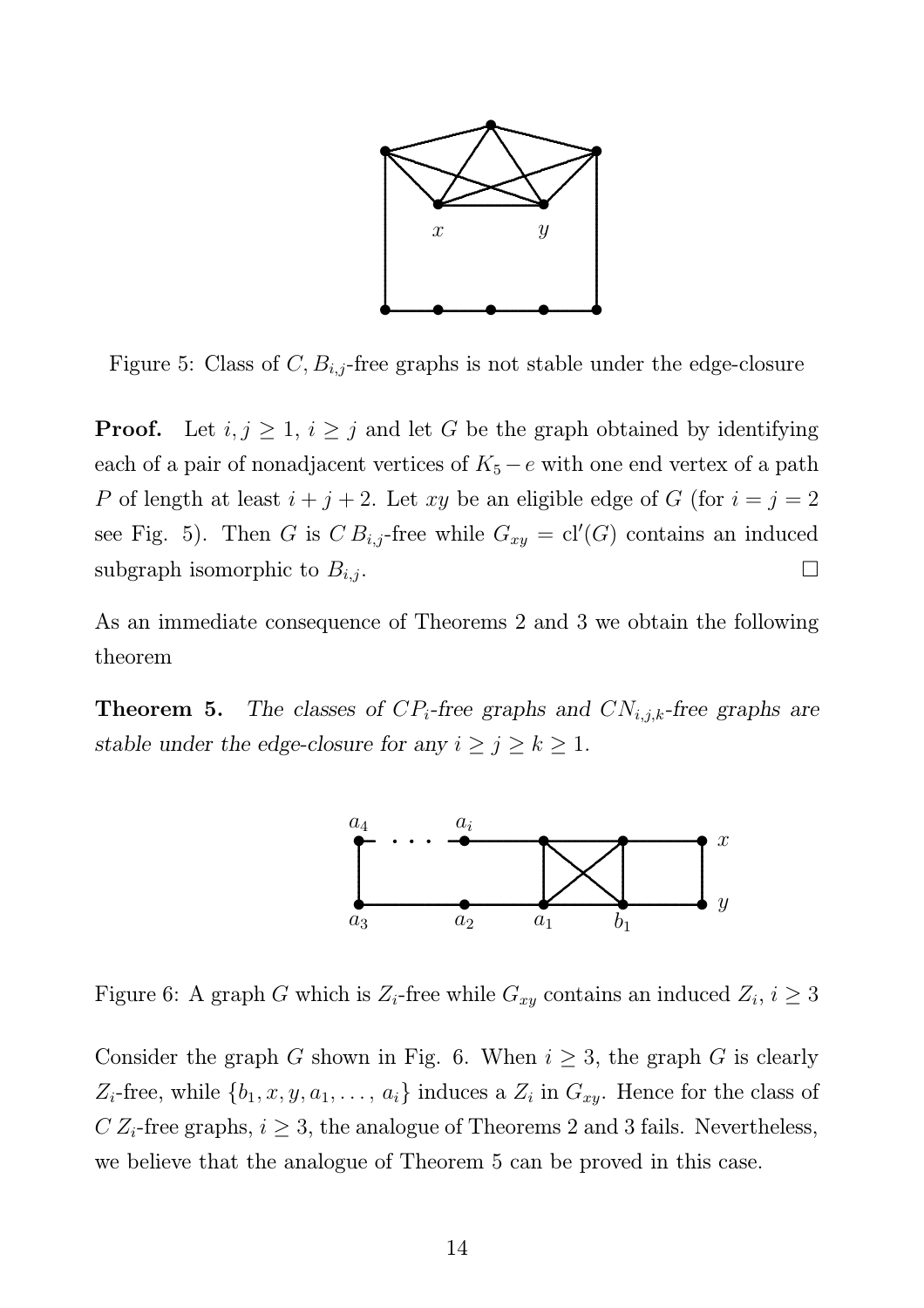

Figure 7: Graph  $H$  - hourglass

**Conjecture 1.** The class of  $CZ_i$ -free graphs is stable under the edgeclosure for any  $i \geq 1$ .

**Theorem 6.** The class of  $C$  *H*-free graphs is stable under the edge-closure.

**Proof.** Suppose that  $cl'(G)$  contains an induced H. Let  $G_1, \ldots, G_t$  be a sequence of graphs such that  $G_1 = G$ ,  $G_t = \text{cl}'(G)$  and  $G_{j+1} = (G_j)_{uv}$ , where uv is an eligible edge in  $(G_j)_{uv}$ ,  $j = 1, \ldots, t-1$ . Let s be the smallest number such that  $G_{s+1}$  contains a permanent H as an induced subgraph. Suppose that  $s = 1$ , i.e.,  $G_s = G$ . Let  $V(H) = \{b, b_1, b_2, b_3, b_4\}$  and we will always keep the labeling of the vertices of the graph  $H$  as shown in Figure 7. Let xy be an eligible edge in G such that  $G_2 = G_{xy}$ , and let  $B_{xy}^H = B_{xy} \cap E(H)$ . Clearly  $|B_{xy}^H| \ge 1$ . Consider following cases:

Case 1: Both vertices  $x, y$  belong to  $V(H)$ . Clearly  $x \neq b$ , and  $y \neq b$ , since otherwise H is not induced in  $G_2$ . Up to symmetry suppose that  $x = b_1$ and  $y = b_2$ . Then exactly one of the edges bx, by, say bx, does not belong to  $E(H)$ . Hence  $B_{xy}^H = \{bx\}$ . Since  $xy$  is not pendant, there is a vertex  $a \in V(G) \setminus V(H)$  such that  $ax \in E(G)$ . Since xy is locally connected, there is an a, b-path P in  $\langle N_G(xy)\rangle$ . Choose P and a in such a way that  $P$  is shortest possible. Then every internal vertex of P is a neighbour of y but not of x (for the case  $ab \in E(G)$ ,  $ax \in E(G)$ ) since otherwise b is a center of a claw). Let z denote the neighbour of b on P. Since  $yz \in E(G)$ , there is at least one of the edges  $b_3z, b_4z$ in  $G_k$  for some  $k > 1$ , since otherwise  $\{b, z, y, b_3, b_4\}$  is an induced H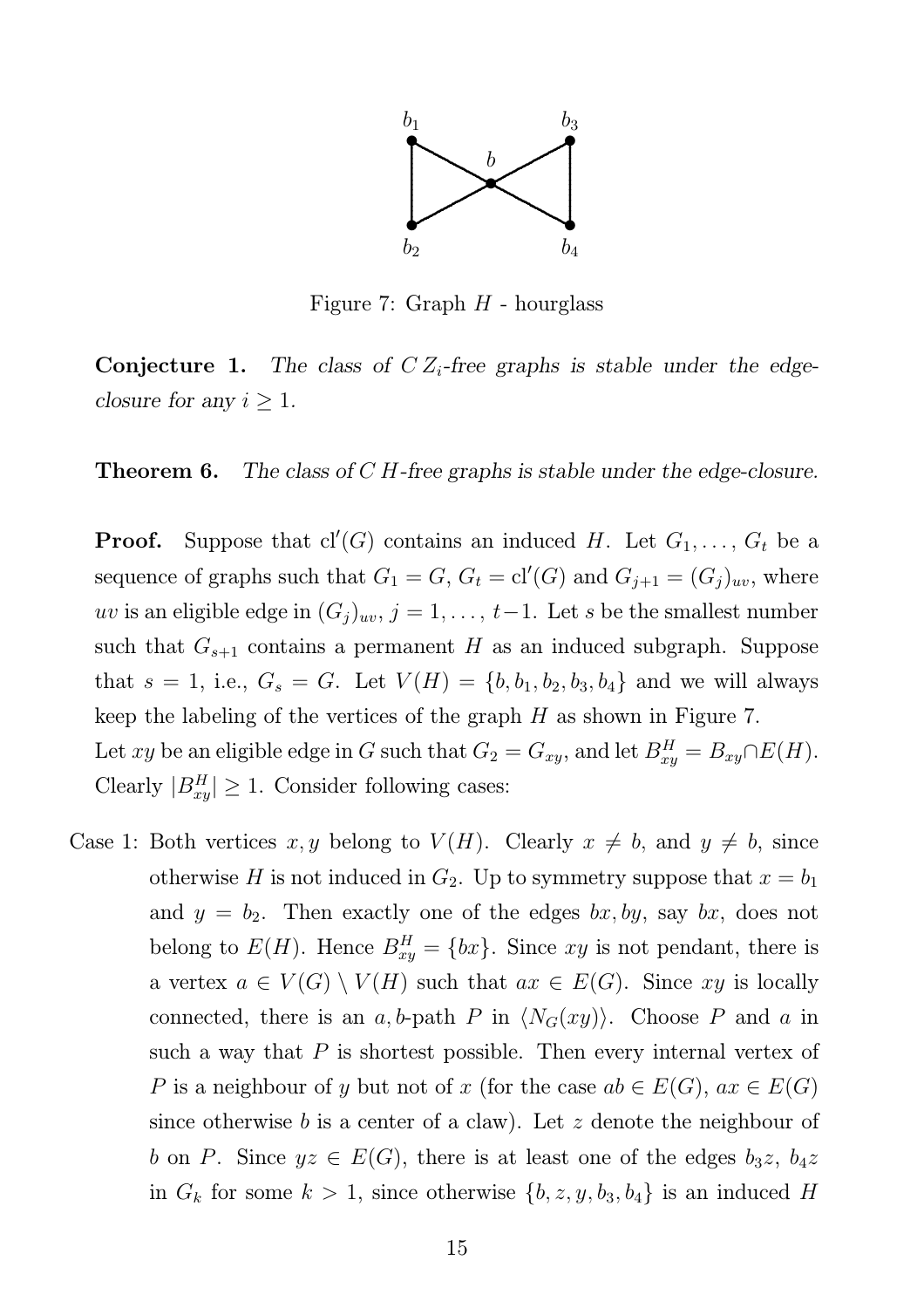is  $G$ , a contradiction. Choose  $k$  smallest possible with this property. If by is eligible in  $G_k$ , then  $b_3y \in E(G_k)$ , which contradicts the fact that H is permanent. Since by is not eligible in  $G_k$ , there is a vertex  $c \in V(G) \setminus N_G(xy)$  such that  $bc \in E(G)$  and c is not in the component of  $N_{G_k}(by)$  containing  $b_3$ ,  $b_4$ , x and  $V(P) \setminus \{b\}$ . Then  $b_3c \in E(G_k)$  or  $b_4c \in E(G_k)$ , since otherwise b is a center of a claw in G. But then by is eligible in  $G_k$ , a contradiction.

- Case 2: Exactly one of the vertices x, y, say x, belongs to  $V(H)$ . Clearly  $x \neq b$ , since otherwise  $H$  is not induced in  $G_2$ . Up to symmetry suppose that  $x = b_1$ . Then  $B_{xy}^H \subset \{b_2b, b_2x, bx\}$  and  $V(B_{xy}^H) \subset \{b, b_2, x\}$ . If  $|B_{xy}^H| = 3$ , then clearly  $by \in E(G)$ ,  $b_2y \in E(G)$ , which implies that  $\{y, b, b_2, x\}$ induces a claw in G, a contradiction.
	- Subcase 2.1:  $b_2b \in B_{xy}^H$ . Since  $b \in N_G(xy)$ , exactly one of the edges bx, by belongs to  $E(G)$ , since otherwise there is an induced H in G. Suppose that  $bx \in E(G)$ . Since xy is locally connected, there is a  $b_2$ , b-path P in  $\langle N_G(xy) \rangle$ . Choose P shortest possible and let z be the neighbour of b on  $P$ .
		- If  $xz \notin E(G)$ , then  $b_3z \in E(G)$  and  $b_4z \in E(G)$ , since otherwise b is a center of a claw in G.
		- If  $xz \in E(G)$ , then there is at least one of the edges  $b_3z$ ,  $b_4z$  in  $G_k$  for some  $k > 1$ , since otherwise  $\{b, z, y, b_3, b_4\}$ is an induced  $H$  is  $G$ , a contradiction. Choose  $k$  smallest possible with this property.

Hence there is at least one of the edges  $b_3z$ ,  $b_4z$  in  $G_k$ . If by is eligible in  $G_k$ , then  $b_3y \in E(G_k)$ , which contradicts the fact that H is permanent. Since by is not eligible in  $G_k$ , there is a vertex  $c \in V(G) \setminus N_G(xy)$  such that  $bc \in E(G)$  and c is not in the component of  $N_{G_k}(by)$  containing  $b_3$ ,  $b_4$ , x and  $V(P) \setminus \{b\}$ . Then  $b_3c \in E(G_k)$  or  $b_4c \in E(G_k)$ , since otherwise b is a center of a claw in G. But then by is eligible in  $G_k$ , a contradiction. Suppose that  $bx \notin E(G)$ . Hence  $by \in E(G)$ . But then we are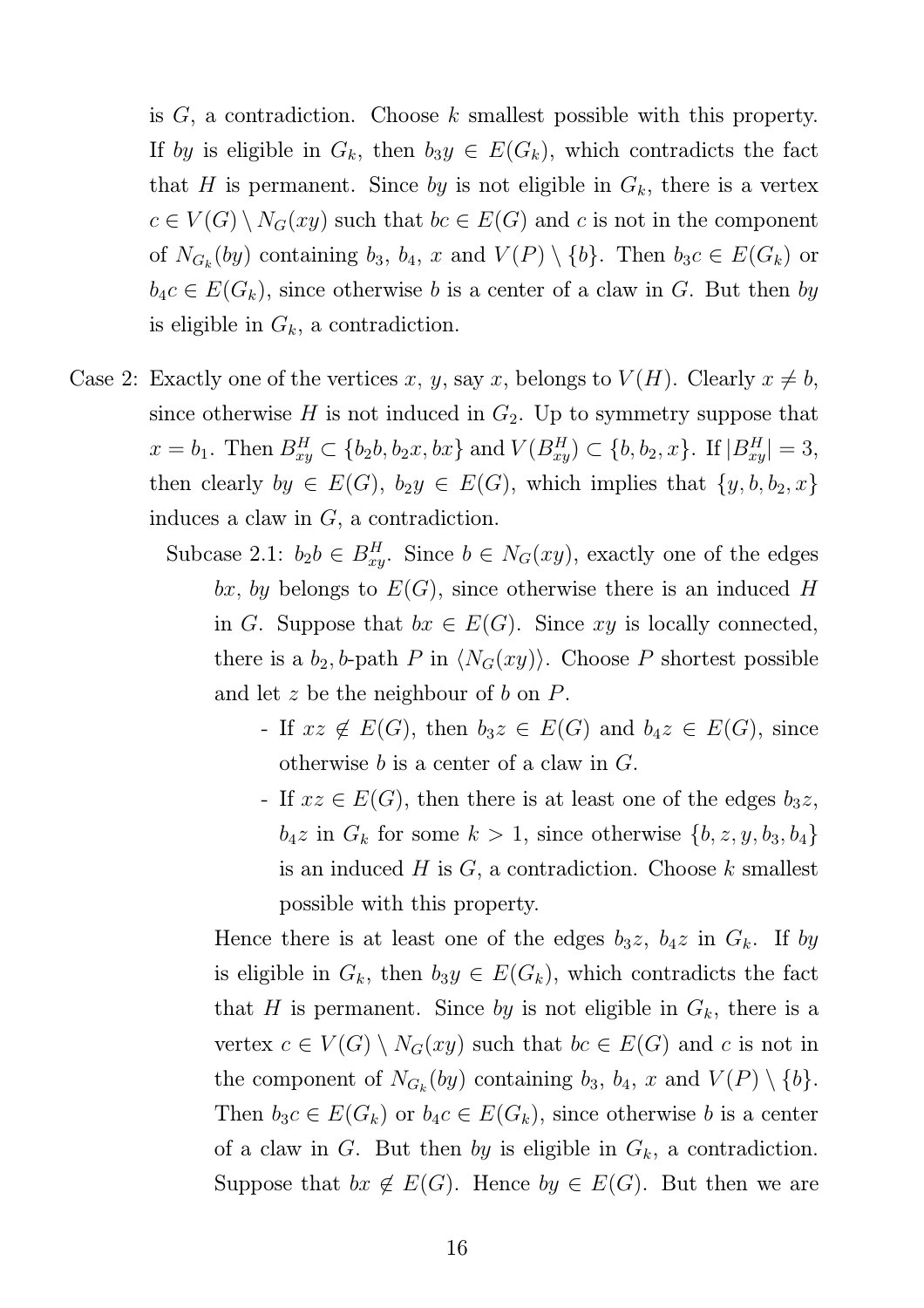in a symmetric situation interchanging the roles of  $x$  and  $y$ , a contradiction.

- Subcase 2.2:  $b_2b \in E(G)$ . Suppose that  $bx \in E(G)$ . Then  $b_2x \in$  $E(G)$ , since otherwise  $\{b, x, b_2, b_3\}$  induces a claw in G. But then  ${b, x, b_2, b_3, b_4}$  induces an H in G, a contradiction. If  $by \in E(G)$ , then we are in a symmetric situation interchanging the roles of x and y, a contradiction again.
- Case 3: None of the vertices x, y belongs to  $V(H)$ . If, up to symmetry,  $b_1$  or  $b_2$ belongs to  $N_G(xy)$ , then none of the vertices  $b_3, b_4$  belongs to  $N_G(xy)$ since otherwise H is not induced in  $G_2$ . Up to symmetry we can suppose that  $V(H) \cap N_G(xy) \subset \{b, b_1, b_2\}$ . If  $B_{xy}^H = \{b_1b_2\}$ , then b is a center of a claw in G, a contradiction. Hence  $b \in V(B_{xy}^H)$ , implying that  $b \in N_G(xy)$ . Since G is H-free, the vertex b is a neighbour of exactly one of the vertices x, y. Up to symmetry suppose that  $bx \in E(G)$ .
	- Subcase 3.1  $|B_{xy}^H| = 3$ . If x is a neighbour of all of the vertices  $b, b_1, b_2,$ then  $\{x, b, b_1, b_2\}$  induces a claw in G, a contradiction. Hence x is a neighbour of exactly one of the vertices  $b_1, b_2$ . Up to symmetry suppose that  $b_1x \in E(G)$ , implying that  $yb_2 \in E(G)$ . Then  $b_1y \in E(G)$ , since otherwise x is a center of a claw. Since xy is locally connected, there is a  $b_1$ , b-path P in  $\langle N_G(xy) \rangle$ . Choose P shortest possible and let z be the neighbour of b on P.
		- If  $xz \notin E(G)$ , then  $b_3z \in E(G)$  and  $b_4z \in E(G)$ , since otherwise b is a center of a claw in G.
		- If  $xz \in E(G)$ , then there is at least one of the edges  $b_3z$ ,  $b_4z$  in  $G_k$  for some  $k > 1$ , since otherwise  $\{b, z, y, b_3, b_4\}$ is an induced  $H$  is  $G$ , a contradiction. Choose  $k$  smallest possible with this property.

Hence there is at least one of the edges  $b_3z$ ,  $b_4z$  in  $G_k$ . If bx is eligible in  $G_k$ , then  $b_3x \in E(G_k)$ , which contradicts the fact that H is permanent. Since bx is not eligible in  $G_k$ , there is a vertex  $c \in V(G) \setminus N_G(xy)$  such that  $bc \in E(G)$  and c is not in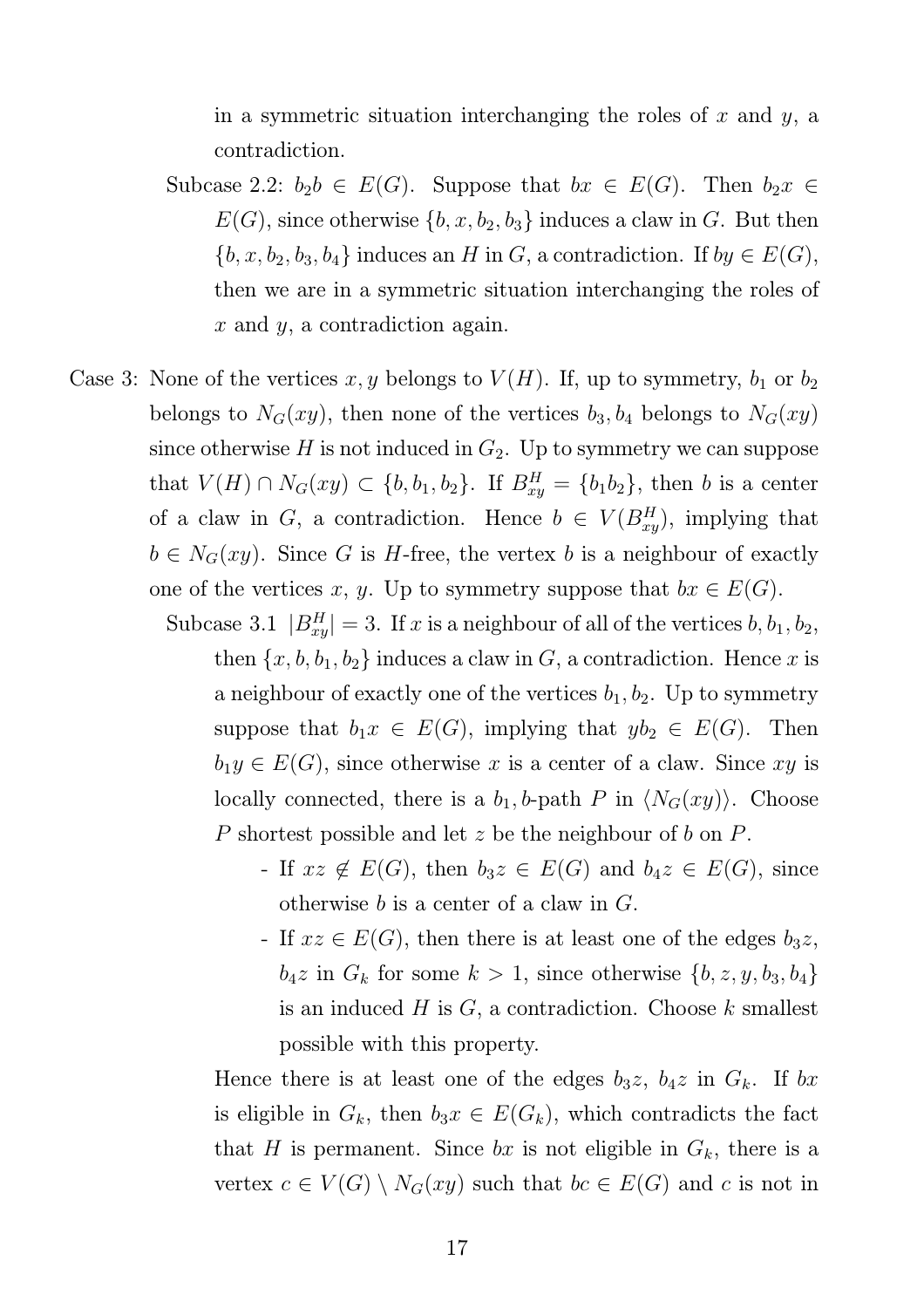the component of  $N_{G_k}(by)$  containing  $b_3$ ,  $b_4$ , x and  $V(P) \setminus \{b\}$ . Then  $b_3c \in E(G_k)$  or  $b_4c \in E(G_k)$ , since otherwise b is a center of a claw in G. But then bx is eligible in  $G_k$ , a contradiction.

Subcase 3.2:  $|B_{xy}^H| = 2$ . Suppose that  $b_1 b_2 \in B_{xy}^H$ . If, up to symmetry,  $b_1b \in E(G)$ , then  $b_1x \in E(G)$  since otherwise b is a center of a claw. But then  $\{b, x, b_1, b_3, b_4\}$ induces an H is G, a contradiction. Hence  $b_1b_2 \in E(G)$ , implying that  $B_{xy}^H = \{b_1b, b_2b\}.$ Since xy is locally connected, there is a  $b_1$ , b-path P in  $\langle N_G(xy)\rangle$ . Choose  $P$  shortest possible and let  $z$  be the neighbour of  $b$  on P.

> - If  $xz \notin E(G)$ , then  $b_3z \in E(G)$  and  $b_4z \in E(G)$ , since otherwise b is a center of a claw in G.

> - If  $xz \in E(G)$ , then there is at least one of the edges  $b_3z$ ,  $b_4z$  in  $G_k$  for some  $k > 1$ , since otherwise  $\{b, z, y, b_3, b_4\}$ is an induced  $H$  is  $G$ , a contradiction. Choose  $k$  smallest possible with this property.

Hence there is at least one of the edges  $b_3z$ ,  $b_4z$  in  $G_k$ . If bx is eligible in  $G_k$ , then  $b_3x \in E(G_k)$ , which contradicts the fact that H is permanent. Since bx is not eligible in  $G_k$ , there is a vertex  $c \in V(G) \setminus N_G(xy)$  such that  $bc \in E(G)$  and c is not in the component of  $N_{G_k}(by)$  containing  $b_3$ ,  $b_4$ , x and  $V(P) \setminus \{b\}$ . Then  $b_3c \in E(G_k)$  or  $b_4c \in E(G_k)$ , since otherwise b is a center of a claw in G. But then bx is eligible in  $G_k$ , a contradiction.

Subcase 3.3:  $|B_{xy}^H| = 1$ . If  $B_{xy}^H = b_1b_2$ , then b is a center of a claw in G, a contradiction. Up to symmetry suppose that  $B_{xy}^H = b_1 b$ . Then  $b_1x \in E(G)$ , since otherwise b is a center of a claw in G. But then  $\{b, b_1, x, b_3, b_4\}$  induces an H is G, a contradiction.

 $\Box$ 

The following example shows a class of  $C, H$ -free nontrivial graphs. Consider a graph G consisting of two cliques  $C_1$ ,  $C_2$  of arbitrary orders and of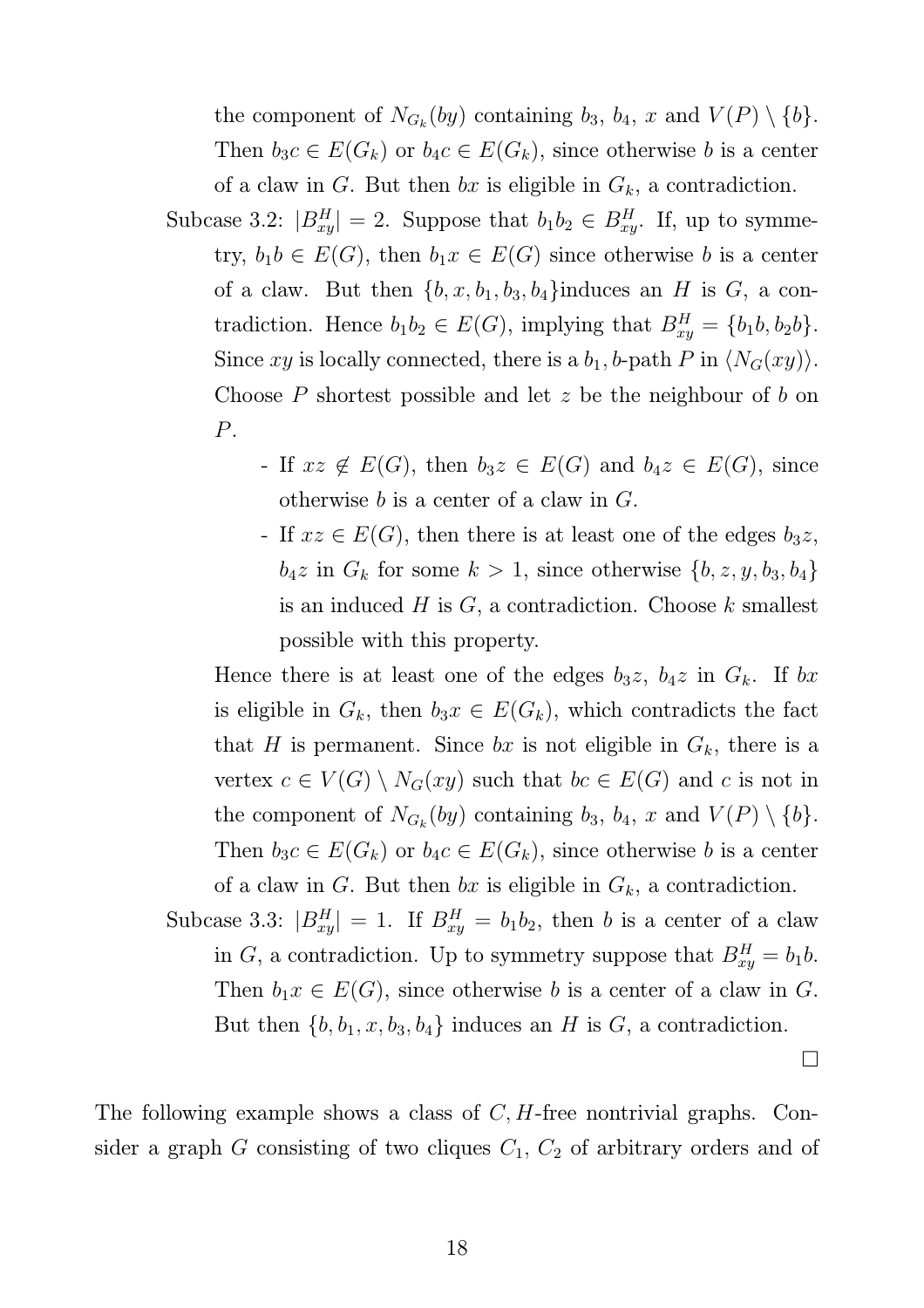a matching  $M$  such that each edge of  $M$  has one end-vertex in  $C_1$  and the other end-vertex in  $C_2$ .

### References

- [1] J.A. Bondy, U.S.R. Murty: Graph theory with applications Macmillan, London and Elsevier (1976).
- [2] H.J. Broersma, M. Kriessell, Z. Ryjáček: On factors of 4-connected clawfree graphs Journal of Graph Theory 37 (2001), 125-136.
- [3] H.J. Broersma, Z. Ryjáček: Strengthening the closure concept in clawfree graphs Discrete Mathematics 233 (2001), 55-63.
- [4] H.J. Broersma, Z. Ryjáček, I. Schiermeyer: Closure concepts a survey Graphs and Combinatorics 16 (2000), 17-48.
- [5] J. Brousek, O. Favaron, Z. Ryjáček: Forbidden subgraphs, hamiltonicity and closure in claw-free graphs Discrete Mathematics 196 (1999), 29-50.
- [6] J. Brousek, Z. Ryjáček, I. Schiermeyer: Forbidden subgraphs, stability and hamiltonicity Discrete Mathematics 197/198 (1999), 143-155.
- [7] M.M. Matthews, D.P. Sumner: Hamiltonian results in  $K_{1,3}$ -free graphs Journal of Graoh Theory 8 (1984), 139-146.
- [8] D.J. Oberly, D.P. Sumner: Every connected locally connected nontrivial graph with no induced claw is hamiltonian Journal of Graph Theory 3 (1979), 351-356.
- [9] Z. Ryjáček: On a closure concept in claw-free graphs Journal of Combinatorial Theory Ser. B. 70 (1997), 217-224.